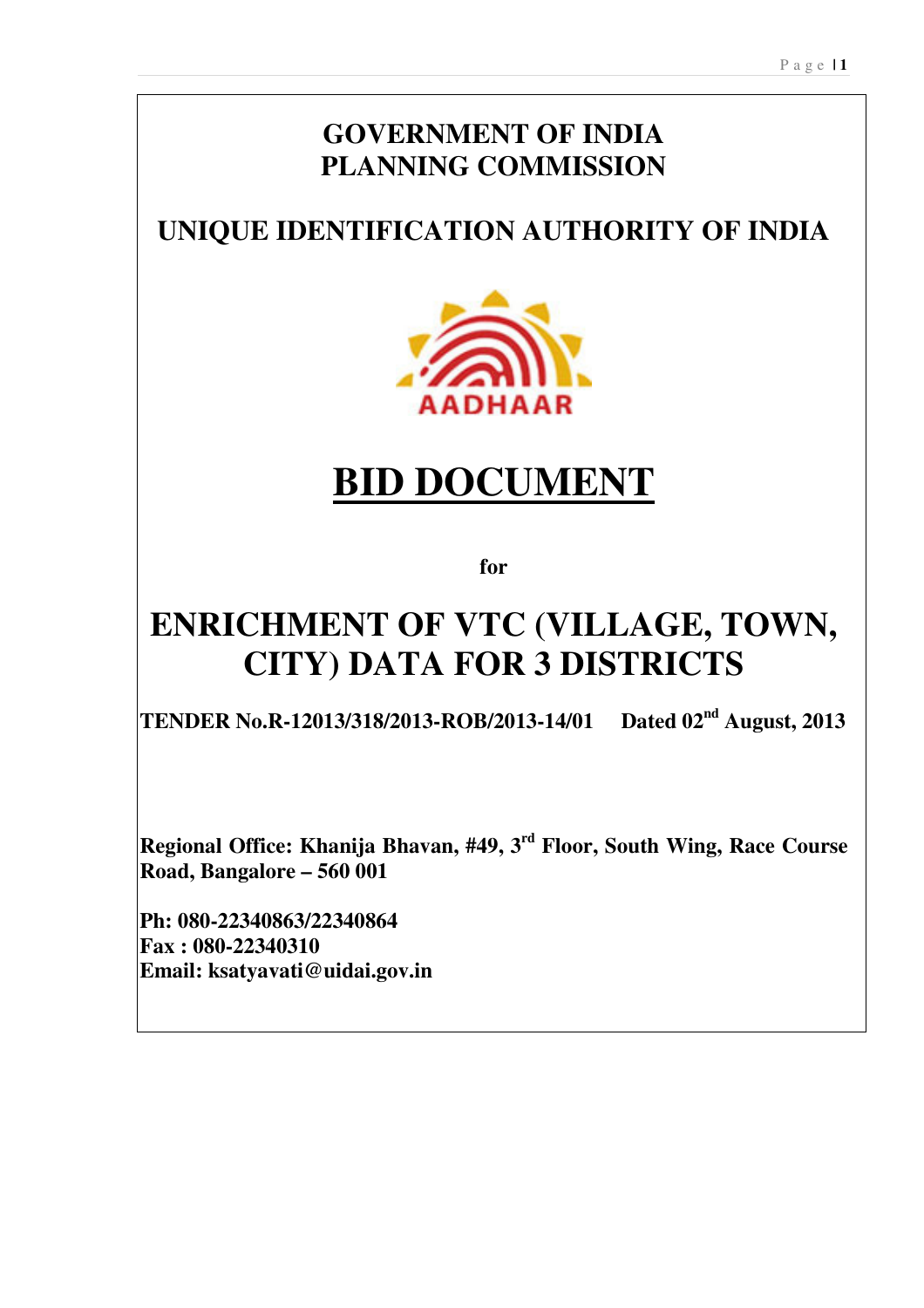

### **GOVERNMENT OF INDIA UNIQUE IDENTIFICATION AUTHORITY OF INDIA REGIONAL OFFICE OFFICE OF THE DEPUTY DIRECTOR GENERAL # 49, 3RD FLOOR, SOUTH WING, KHANIJA BHAVAN, RACE COURSE ROAD, BANGALORE – 560001.**

### **TENDER No.R-12013/318/2013-ROB/2013-14/01 Dated 02nd August, 2013**

# **NOTICE INVITING TENDER**

**FOR** 

# **ENRICHMENT OF VTC (VILLAGE, TOWN, CITY) DATA FOR 3 DISTRICTS**

**LAST DATE FOR SUBMISSION OF TENDER: 22nd August, 2013 15:00 hours** 

### **SUB: ENRICHMENT OF VTC (VILLAGE, TOWN, CITY) DATA FOR 3 DISTRICTS**

------------

---------------

Sealed quotations are invited from reputed organizations, having qualified manpower and infrastructure to conduct field survey in connection with Enrichment of VTC (village, town, city) data for 3 districts (Kolar in Karnataka, Krishnagiri in Tamil Nadu and Chittoor in Andhra Pradesh), as specified in the tender documents.

The bidders are requested to go through the tender enquiry document(s) carefully, which shall form part of the contract. The bidders shall furnish all the information asked for, sign all the pages and submit the bid to the Deputy Director, UIDAI RO, #49, 3rd Floor, South Wing, Khanija Bhavan, Race Course Road, Bangalore-560001.

**Contact Person : Ms. K Satyavati, Deputy Director, UIDAI, R.O., Bangalore Phone : 080-22340104 E-mail : ksatyavati@uidai.gov.in**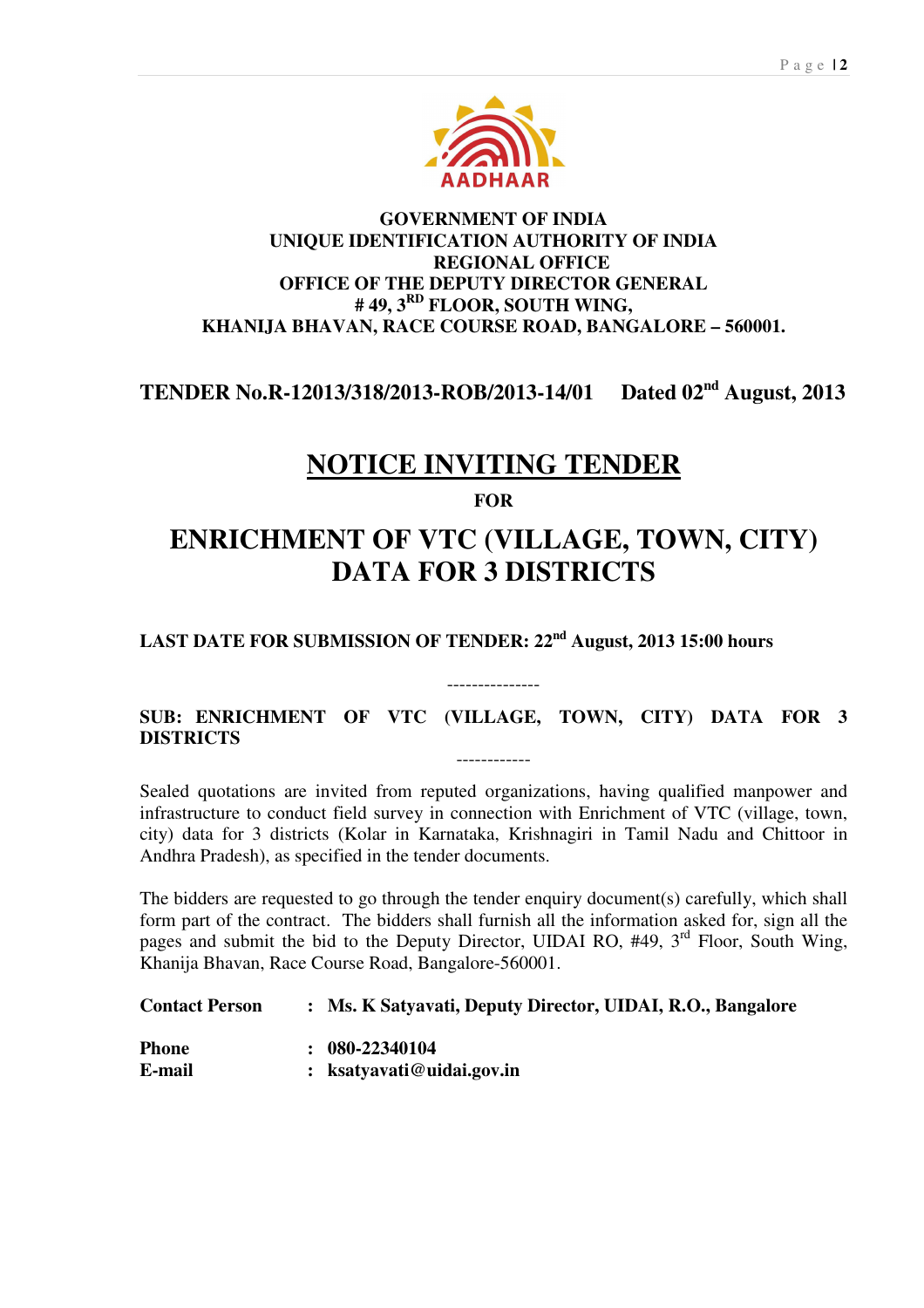# **TENDER NOTICE FOR ENRICHMENT OF VTC (VILLAGE, TOWN, CITY) DATA FOR 3 DISTRICTS**

**ON BEHALF OF PRESIDENT OF INDIA, Unique Identification Authority of India,**  Planning Commission, Govt. of India, Regional Office, Bangalore, sealed tenders under **twobid** system are invited from reputed and experienced agencies for providing the services relating to Enrichment of VTC (village, town, city) data for 3 districts including conducting field survey / studies and mapping of every location with latitude and longitude and location images.

Interested agencies fulfilling the eligibility criteria can download the Tender document from UIDAI's website **(www.uidai.gov.in)**. After downloading the tender documents from the website, a Demand Draft (from Nationalized Banks only) of Rs.250/- (non-refundable) in favour of **"PAO, UIDAI",** payable at Bangalore shall be enclosed along with the bid document as application fee. The bidders are also required to remit Rs.2,500/- towards EMD in the form of DD drawn on any Nationalized Bank in favour of **"PAO, UIDAI"** payable at Bangalore. Demand Drafts in respect of cost of the tender document and EMD should be enclosed to the 'Technical Bid' only.

The interested agencies are required to submit technical and commercial bid separately. The bids in Sealed Cover-I containing "Technical Bid" and Sealed Cover-II containing "Commercial Bid" should be placed in a third Sealed Cover-III super-scribed **"Enrichment of VTC (village, town, city) data for 3 districts"**. Bids should reach the office of Deputy Director General, UIDAI, Regional Office, No. 49, 3<sup>rd</sup> Floor, South Wing, Khanija Bhavan, Race Course Road, Bangalore on or before **22nd August, 2013 15:00 hours.**

UIDAI reserves the right to reject any or all the offers without assigning any reason.

At any time prior to the deadline for submission of bids, UIDAI may, for any reason, whether at its own initiative or in response to a clarification requested by a prospective bidder, modify the terms and conditions of the bid by an Addendum. The Addendum will be communicated by fax/mail to the bidders. They will acknowledge receipt of the Addendum. The Addendum will also be available on the UIDAI's website **www.uidai.gov.in** and it will be responsibility of the bidder to check the website on regular basis for updates.

Any further clarifications and/or corrigendum(s) shall be communicated through UIDAI website **www.uidai.gov.in.**

> **Sd/- Deputy Director, UIDAI, R.O., Bangalore.**

**Note: While submitting the offer and quoting, the bidder shall take into consideration the guidelines, terms and conditions and various clauses of the draft agreement.**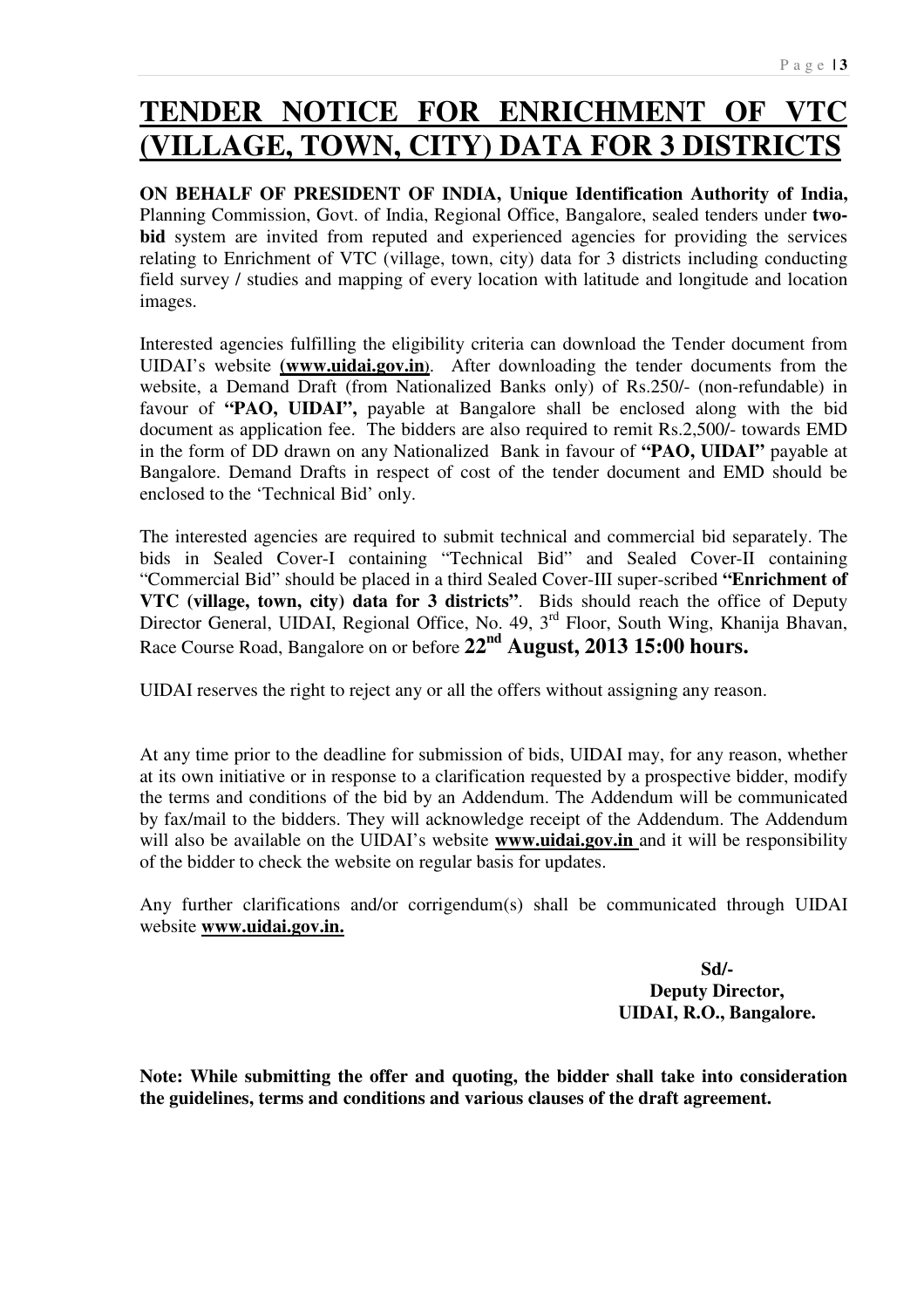| SI.<br>No.       | <b>Description of contents</b>                                                      | Page No.  |
|------------------|-------------------------------------------------------------------------------------|-----------|
| 1.               | <b>Bid Form</b>                                                                     | 5 and 6   |
| 2.               | Tenderer's Profile                                                                  | 7 and 8   |
| 3.               | Certificate regarding downloading tender document from<br>website                   | 9         |
| $\overline{4}$ . | Notice Inviting Tender                                                              | 10 to 19  |
| 5.               | Proforma for Technical Bid (Cover-I)                                                | 20 to 23  |
| 6.               | Proforma for Commercial Bid (Cover-II)                                              | 24 and 25 |
| 7.               | Declaration by the bidder                                                           | 26        |
| 8.               | Annexure A – Form of Contract (to be made on Rs.100/- Non-<br>Judicial Stamp Paper) | 27 to 29  |
| 9.               | Annexure B – Format of Bank Guarantee                                               | 30 to 34  |
| 10.              | Annexure C – Format of Non-Disclosure Agreement                                     | 35 to 38  |

### **CONTENTS OF TENDER DOCUMENT**

| Date of publication of tender              | $02nd$ August, 2013                                   |
|--------------------------------------------|-------------------------------------------------------|
| Last date for tender related enquiries     | $12th$ August, 2013                                   |
| Last Date & Time for Submission of Tenders | $22nd$ August, 2013 15:00 hours                       |
| Time & Date of Opening Technical Bid       | $22nd$ August, 2013 15:30 hours                       |
| Time & Date of Opening Commercial Bid      | Would be intimated on evaluation of<br>technical bids |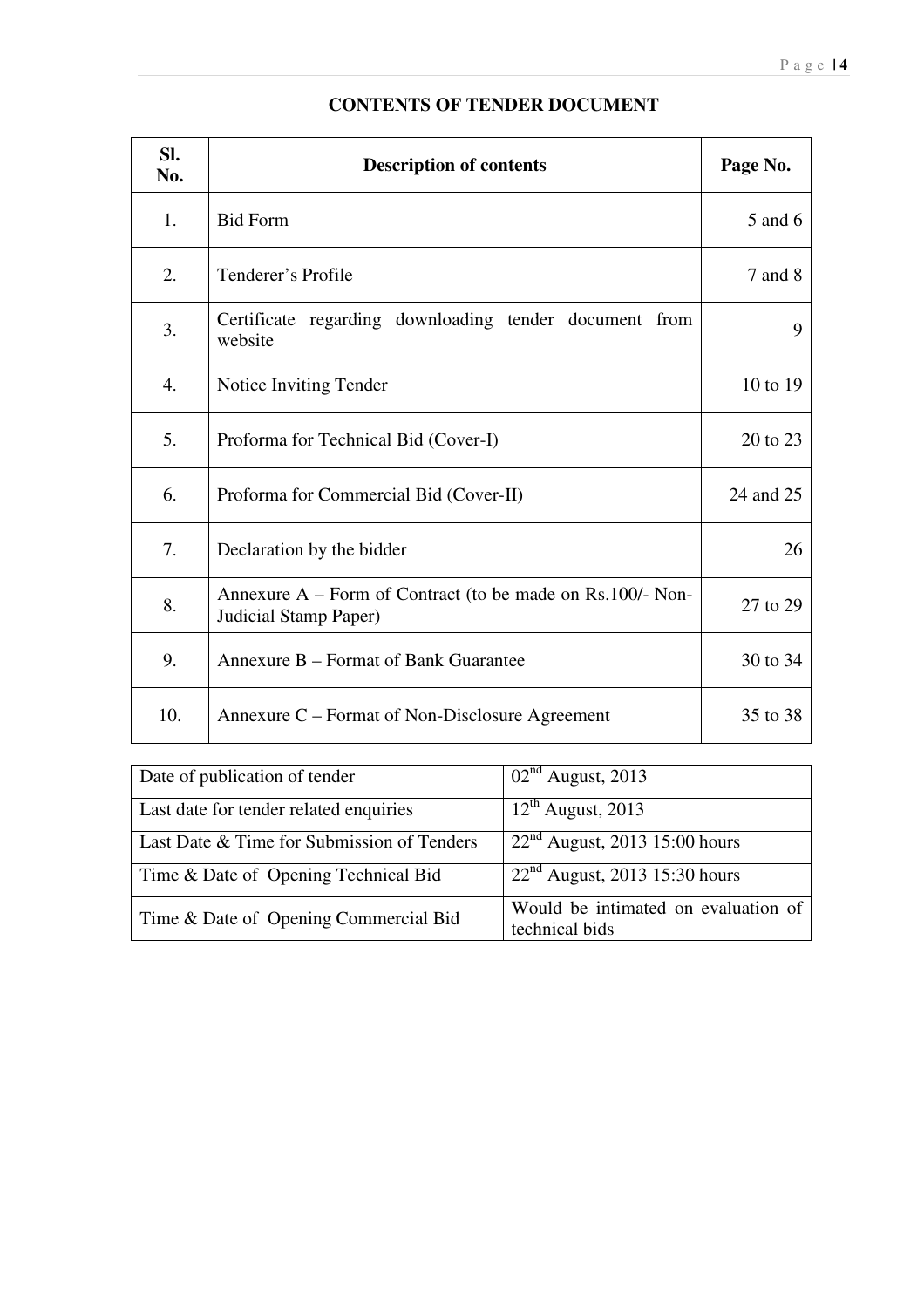### **BID FORM**

### **TENDER No.R-12013/318/2013-ROB/2013-14/01 Dated 02nd August, 2013**

**To,** 

**The Deputy Director, Unique Identification Authority of India, Bangalore – 560001.** 

Sir / Madam,

Having examined the conditions of contract and specifications, the receipt of which is hereby

duly acknowledged, we, undersigned, offer to execute the work "*Enrichment of VTC* 

*(village, town, city) data for 3 districts"* on the basis of field studies and landmark mapping of the locations" in conformity with terms and conditions stipulated in the Tender in accordance with the rates quoted herewith and made part of this bid.

I / We undertake, if my / our Bid is accepted, I / We shall execute the work in accordance with specifications, time limits & terms and conditions stipulated in the tender document. If my / our Bid is accepted, I / We shall submit the securities as per the conditions mentioned in the contract.

I / We agree to abide by this Bid for a period of 90 days from the date fixed for Bid opening and it shall remain binding upon me / us and may be accepted at any time before the expiry of that period.

Until a formal Agreement is prepared and executed this Bid together with your written acceptance thereof in your notification of award shall constitute a binding contract between us.

Bid submitted by me / us is properly sealed and prepared so as to prevent any subsequent alteration and replacement. I / We have enclosed DD/Pay Order towards cost of tender document, as per the details given below.

Paid Rs.250/- (Rupees Two Hundred and fifty only) towards cost of the tender document (Non-refundable) as per the details given below:

DD NO……………………….. dated………………………………….

Name of the Bank…………………………………………………………….…………

Branch……………………………………………………………………………...……..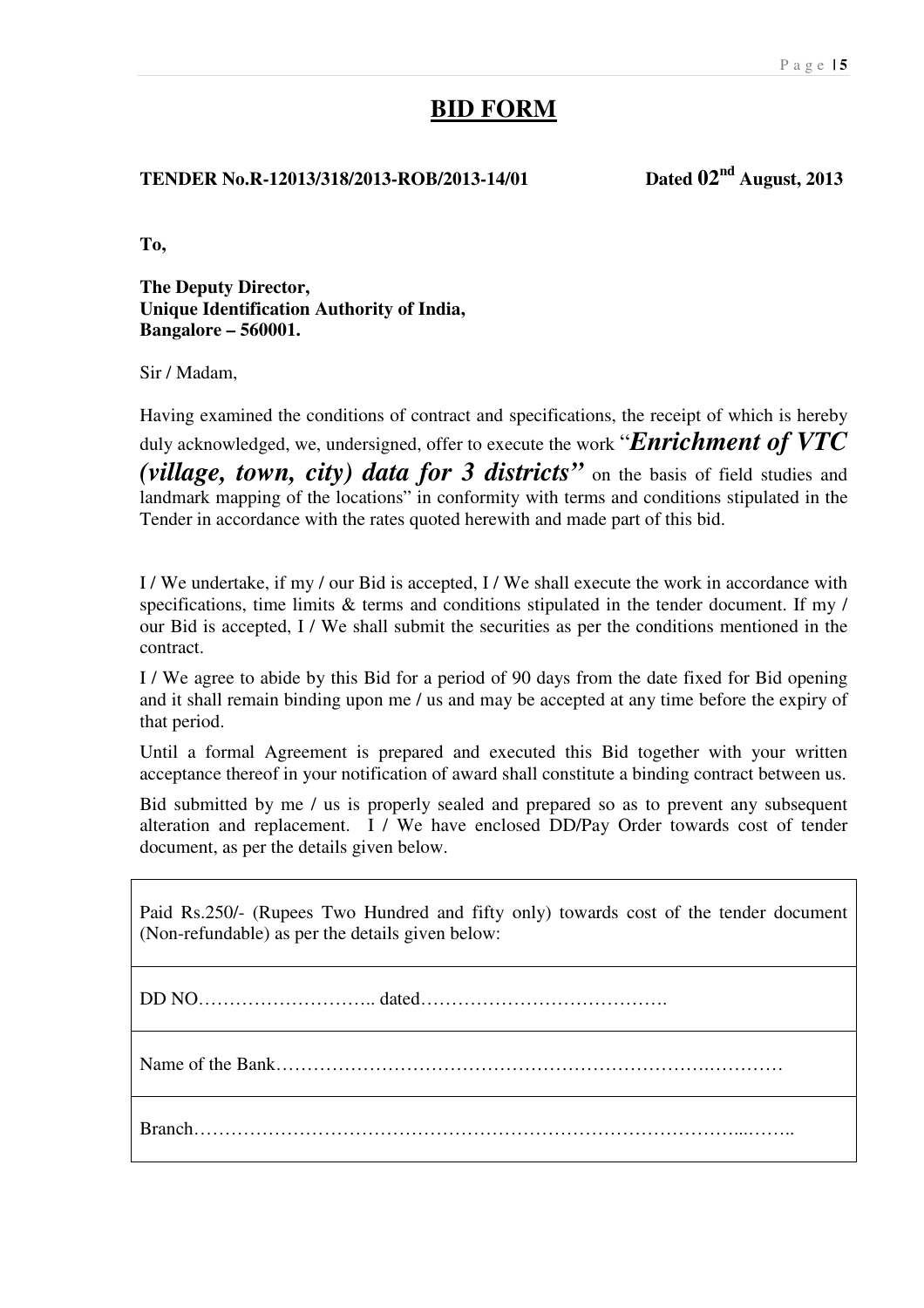I / We have also enclosed DD/Pay Order towards Bid Security (EMD), as per the details given below.

Paid Rs.2,500/- (Rupees Two Thousand five hundred only) towards Earnest Money Deposit (EMD) as per the details given below: DD NO……………………….. dated…………………………………. Name of the Bank…………………………………………………………….………… Branch……………………………………………………………………………...……..

Dated this …….…..day of……..….. (year)

Signature of Authorized Signatory……….…. In capacity of…………………………………..

Duly authorized to sign the bid for and on behalf of…………………….

Witness……………….. Signature………………..………

Address……..…………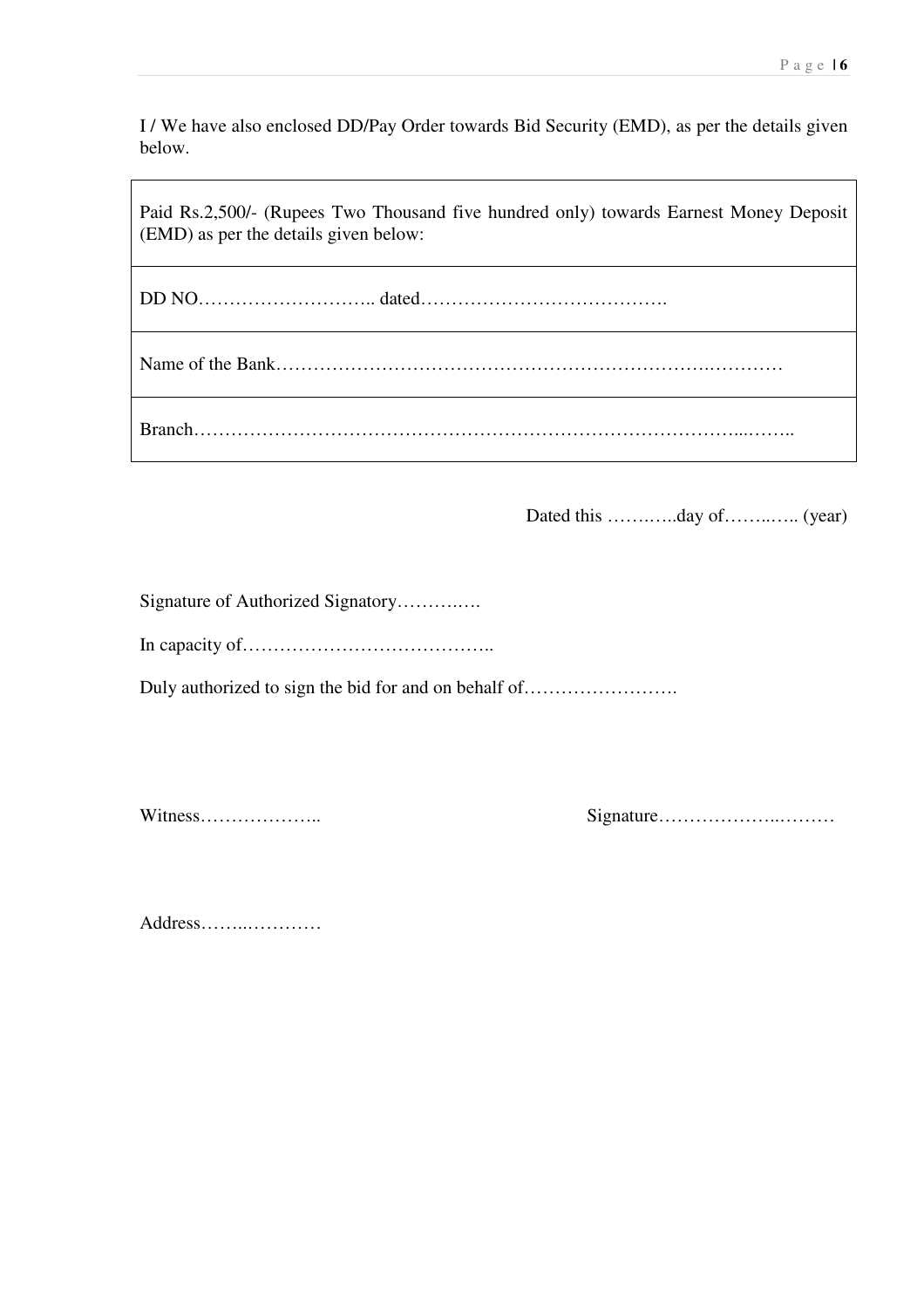## **TENDERER'S PROFILE**

| 1. | Name of the Bidder / firm                                                          |                                                                             | signatory holding<br>power of attorney |
|----|------------------------------------------------------------------------------------|-----------------------------------------------------------------------------|----------------------------------------|
| 2. | Name of the person submitting<br>the tender whose photograph is<br>affixed Sri/Smt |                                                                             |                                        |
|    | Proprietor / Partner only, as the case may be)                                     | (In case of Proprietary / partnership firms, the tender has to be signed by |                                        |
| 3. | <b>Registered Office Address</b>                                                   |                                                                             |                                        |
| 4. | Address for communication                                                          |                                                                             |                                        |
|    |                                                                                    | e-mail id:                                                                  |                                        |
| 5. | Telephone No. (With STD Code)                                                      | (Off)                                                                       |                                        |
|    |                                                                                    | (Fax)                                                                       |                                        |
|    |                                                                                    | (Res)                                                                       |                                        |
|    |                                                                                    | (Mobile)                                                                    |                                        |

**6.** Registration & Incorporation particulars of the firm :

**(Please attach attested copies of documents of registration/incorporation of your firm with the competent authority as required by business law)** 

| Proprietorship        |  |
|-----------------------|--|
| Partnership           |  |
| Private Limited       |  |
| <b>Public Limited</b> |  |

Passport size photograph of the Successful bidder /authorized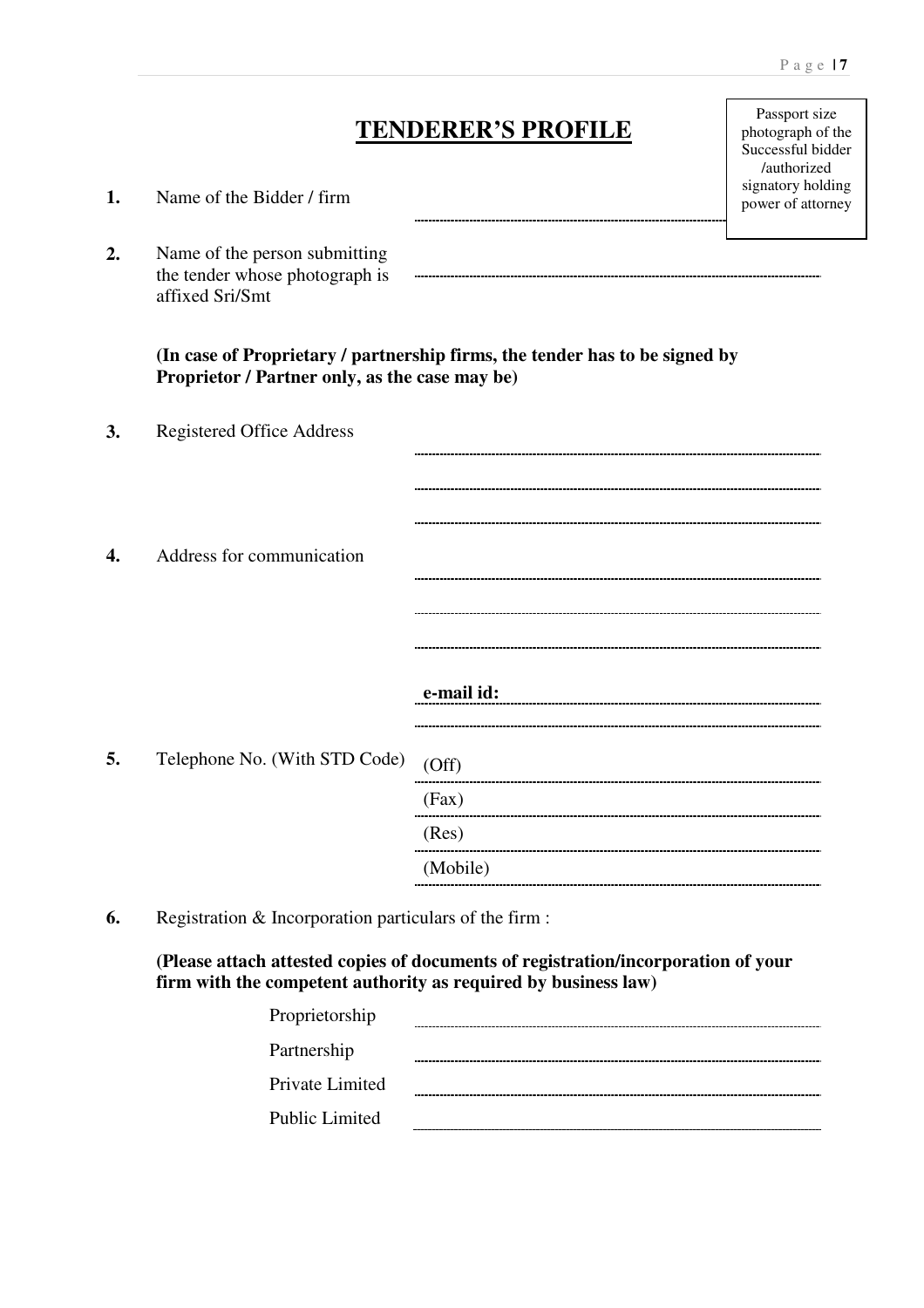| 7.  | Name of the<br>Proprietor/Partners/Directors                                     |  |
|-----|----------------------------------------------------------------------------------|--|
| 8.  | <b>Permanent Account Number</b><br>(Attach a copy of PAN card)                   |  |
| 9.  | Service Tax Registration No.                                                     |  |
| 10. | VAT/TIN Registration No.                                                         |  |
| 11. | Bidder's bank, its address and<br>bank account number, MICR,<br><b>IFSC Code</b> |  |

 **Seal & Signature of the Agency**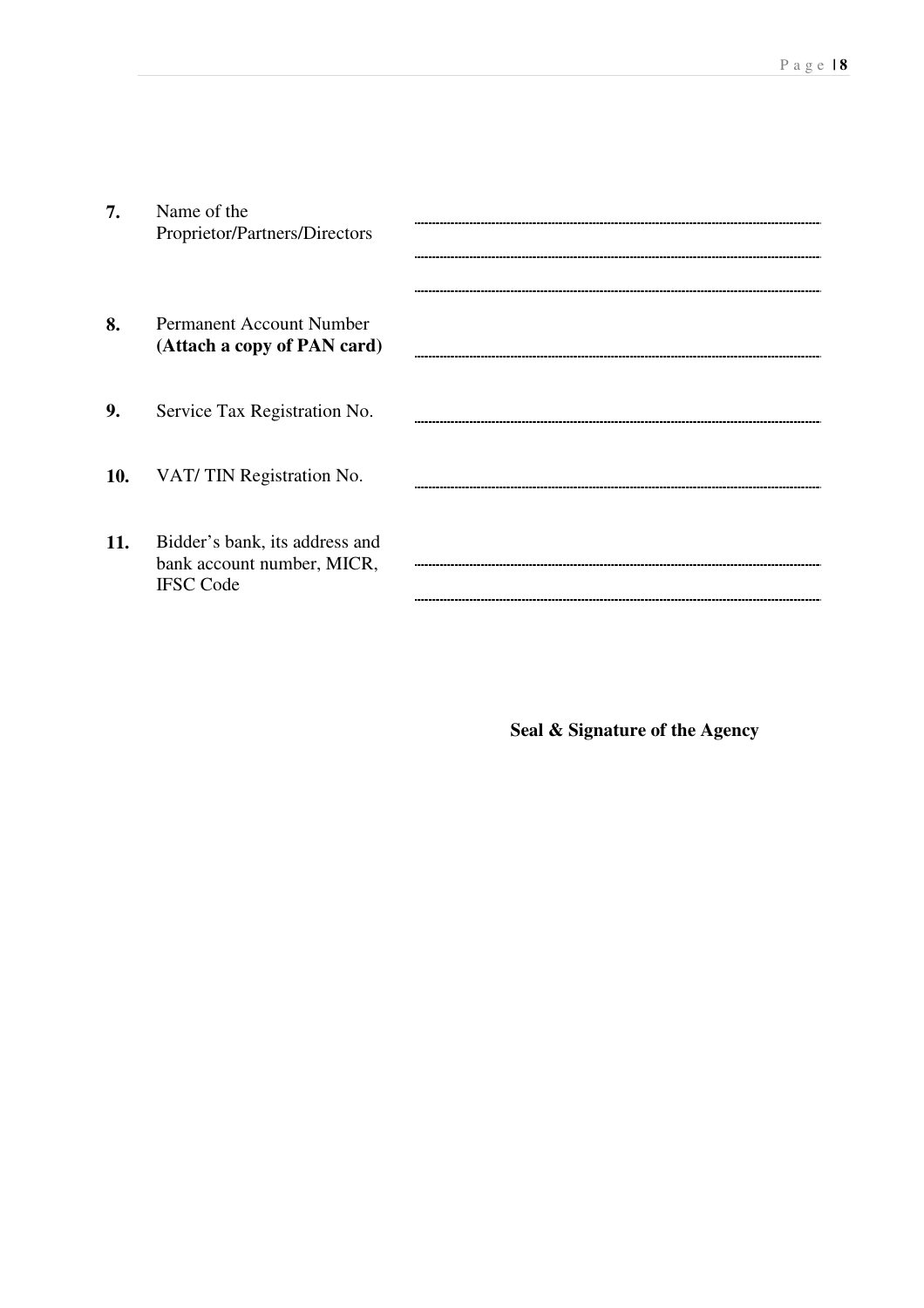### **CERTIFICATE (FOR DOWNLOADING OF TENDER DOCUMENT FROM WEB SITE)**

"I……………………………………….(authorized signatory) hereby declare that the tender document submitted has been downloaded from the website" www.uidai.gov.in and no addition / deletion / correction has been made in the proforma downloaded. I also declare that I have enclosed a DD for Rs……………………………….towards the cost of tender document along with the EMD.

| Place:                       | Signature of bidder/Authorized<br>Signatory |  |
|------------------------------|---------------------------------------------|--|
| Date :<br>------------------ | Name of the bidder                          |  |
|                              | Seal of the bidder                          |  |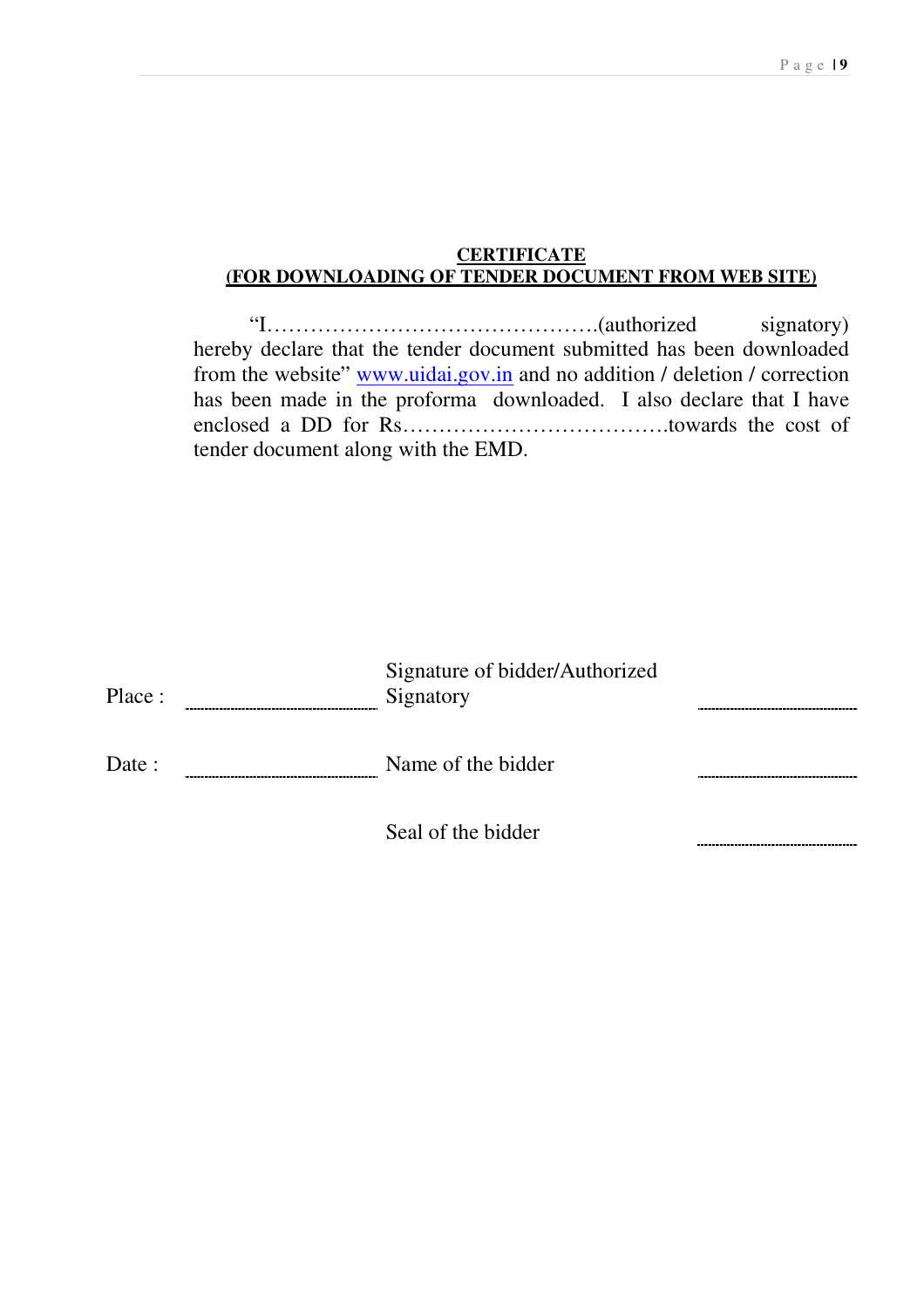### **I. BRIEF DESCRIPTION OF THE WORK:**

UIDAI is involved in the enrolment of residents for Aadhaar. One of the issues encountered in the field during enrolment is the absence of a particular village or pin-code in the enrolment client software. The UIDAI master data has been created using inputs from India Post and Census Department, which needs to be updated on the basis of latest information by conducting field survey / study penetrating up to the last level of habitation and capturing key data with latitude, longitude and images of key locations in the habitation.

It is intended to enrich the above data in the following three districts viz.

- Chittoor in Andhra Pradesh
- Kolar in Karnataka and
- Krishnagiri in Tamil Nadu

The drill-down needs to be up to the hamlets, habitations, sub-villages level (including State, District, Sub-district, Taluk, Village or Gram Panchayat).

The details that need to be captured are as follows:

- photo of a landmark (such as a ration shop, government school, post office box, having the name of the village) in the given village
- the latitude and the longitude (preferably as part of the photo metadata) of the village
- the pin-code for the village
- additional attributes (whether the village is the GP or Hobli) for the village
- photo of the delivery post office along with latitude and longitude

Further, this data needs to be annotated daily onto digital map available on a website.

### **Approach**

The various phases of the approach are:

### - **Preparation Phase**

During this stage, existing data (UIDAI, Pin Code Data, Census 2011, State Revenue) inputs for 3 districts are reconciled to generate a superset list of villages. This list will contain attributes such as pin-code, village code (where available), Sub-district, etc. This will form the basis of the field work.

Report with statistical information (such as total number of villages, number of villages that do not have a village code (such as habitations, hamlets) is generated.

A digital database that can be used for field work is created. It is advisable to distinguish between villages that appear in both the Revenue as well as Census versus those that appear in either as the latter set will need greater attention at the field level.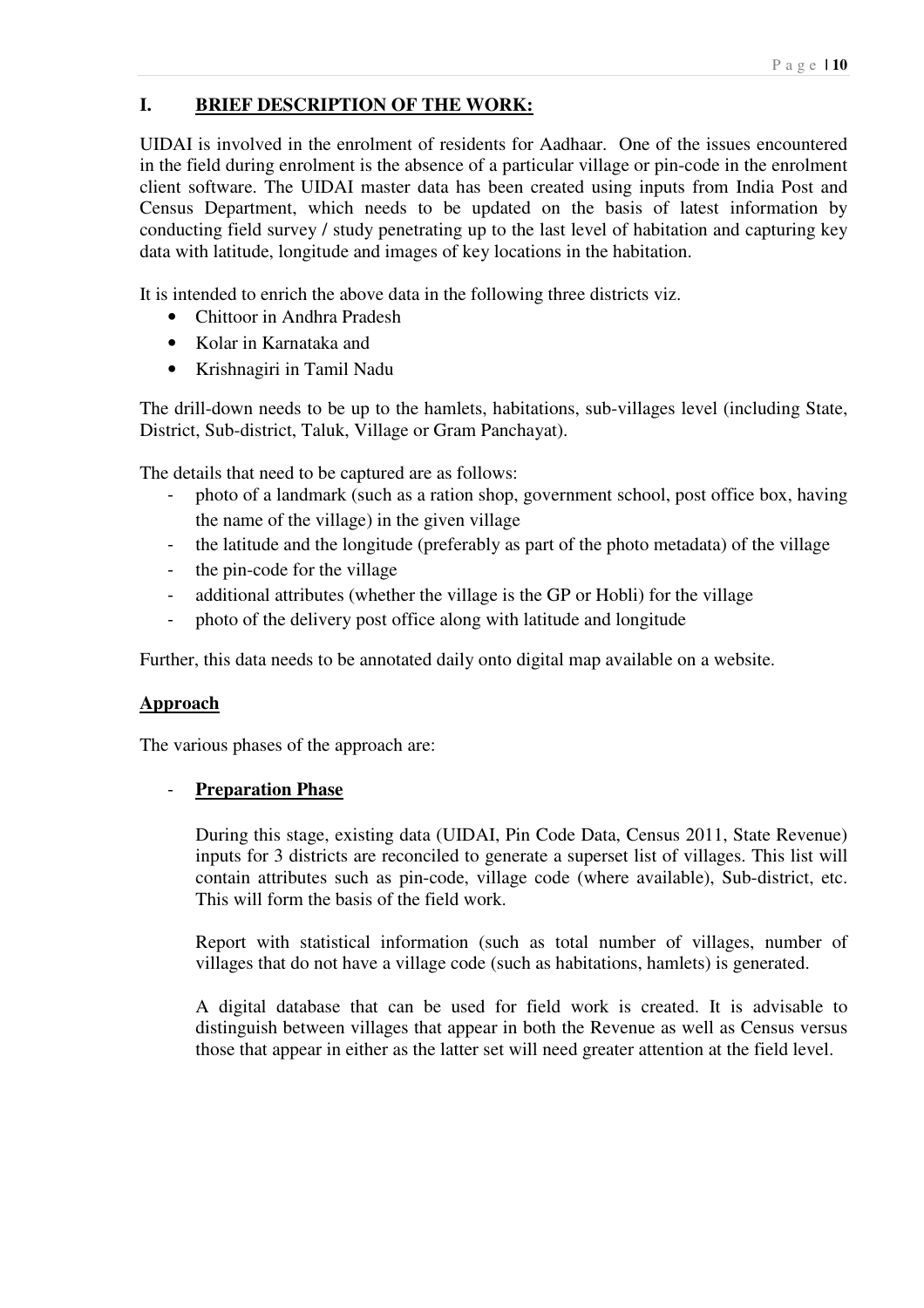### **Survey Phase**

During this phase, the specific data is collected from the villages. Further, this data is uploaded onto say a website on a daily basis.

Apart from data collection, meetings with say the Postal department, Revenue department officials (such as Village Officer), etc. will be planned. This will help in the addition of villages

Verification of the collected data (by say retired govt. officials) also will be planned.

### - **Consolidation Phase**

During this phase, any gaps found are addressed. Additional verification will also be conducted.

Accordingly, UIDAI is looking for professionally competent agencies to undertake the job. The agency shall, inter-alia, be responsible for conducting field survey / study, data entry of the collected data, capturing of photos of the locations and mapping, maintaining the quality of data by undertaking different levels of inspections & scrutiny, validation and finalization of data, submission of interim reports, attending to the queries/clarifications of UIDAI during the field survey and also during data processing stage, preparation of final updated data, etc. The entire exercise should be completed within 5 weeks from the date of issue of LOI.

The successful agency would have to make their own arrangements of travel, accommodation and other related logistics at the concerned places for undertaking the work.

### **II. INSTRUCTIONS TO BIDDERS:**

The agencies interested in being considered for undertaking this survey should have professional experience in conducting such surveys for reputed organizations. Interested organizations would be required to submit professional details of the agency as well as financial details. Professional details would include complete details of similar work done in the past with the names of the organizations for which the work was done, award letters, sample size covered for the surveys, copies of study reports. The financial details that would be required are PAN No., service tax registration no., annual turnover of the Institute/Organization, three years' balance sheets, as mentioned in the Tender Procedure for Technical Bid & Financial Bid. Agencies have to submit bid for the entire job.

The bidder shall furnish a description of the manner in which it would plan to execute the work. It should include approach, methodology and detailed work plan for carrying out the work in each district.

The financial quotes should cover the entire cost of survey, data entry, data cleaning, consolidation, training their survey staff / data entry operators, travels & allowances, all resource cost – technical and human, etc. The agency has to build in all these costs and provide UIDAI with a single cost. The cost quoted should be inclusive of all taxes.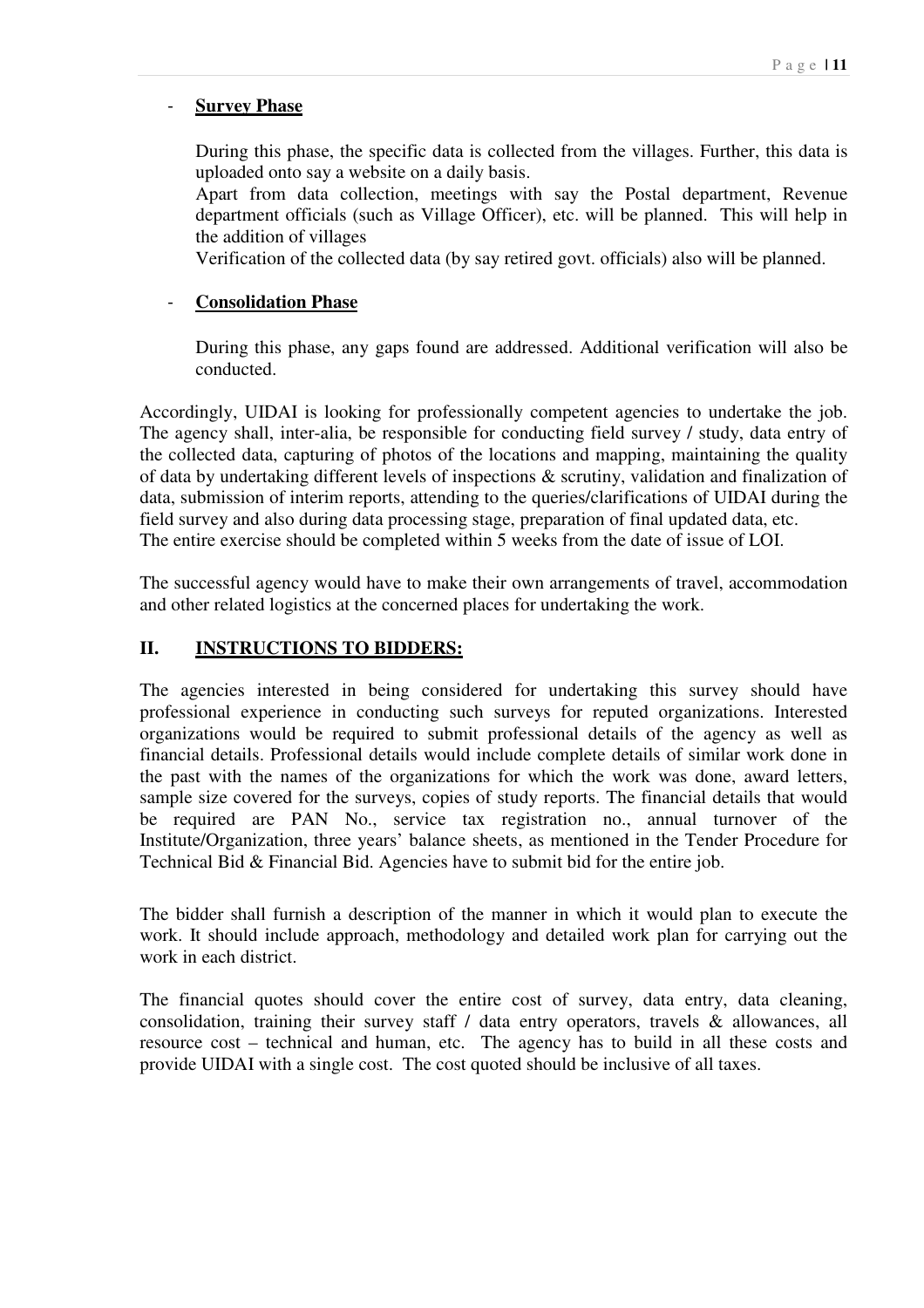The bids would be evaluated by a Technical Evaluation Committee; a score of minimum 70% will be qualified for opening of the price bid. The Technical evaluation will be based upon the following weightages

| SI.<br>No. | Area                                                                | Weightage |
|------------|---------------------------------------------------------------------|-----------|
| 1.         | <b>Understanding of Problem Statement</b>                           | 20%       |
|            | <b>Technical Solution Document</b>                                  |           |
| 2.         | Scalability                                                         | 40%       |
|            | Clarity of presentation                                             |           |
|            | Accuracy / Completeness in capturing data                           |           |
| 3.         | Experience of the Organization in similar kind of work              | 20%       |
|            | Quality of core personnel (minimum 3) to be deployed on the project |           |
| 4.         | <b>Total Years of Experience</b>                                    | 20%       |
|            | Nature of Projects implemented                                      |           |
|            | <b>Educational Qualification</b>                                    |           |

### Output Details

Sample format is given below. The highlighted columns may be pre-filled prior to field visit

| Column                                           | <b>Example</b>                                |
|--------------------------------------------------|-----------------------------------------------|
| <b>Village Name (in English)</b>                 | <b>Ghattakamadenahalli</b>                    |
| <b>Village Name in State language</b>            | <mark>ಘಟ್ರಕಾಮದೇನಹಳ್ಳಿ</mark>                  |
| Latitude                                         | $+12^{\circ}$ 59' 57.18" (12.999218)          |
| Longitude                                        | $+78^{\circ}$ 16' 55.81" (78.282169)          |
| <b>Code in Census</b>                            | 622674                                        |
| <b>Code in Revenue (Village Code, Habitation</b> | <b>1980900,0</b>                              |
| Code)                                            |                                               |
| <b>Photo 1 – Ration Shop</b>                     | Filename1.jpg                                 |
| <b>Photo 2 – Primary School</b>                  | Filename2.jpg                                 |
| <b>Photo 3–Other Landmark</b>                    | Filename3.jpg                                 |
| <b>Sub-District</b>                              | <b>Bangarapet</b>                             |
| <b>Sub-District Code</b>                         | As per census - 05593                         |
| Pin-code                                         | 563121                                        |
| <b>Post Office</b>                               | Ghattakamadenahalli, B.O (type)               |
| <b>Post Office - Photo</b>                       | PO-filename.jpg (if it exists in the village) |
| Verifier 1 Contact                               | Aadhaar, Name, Mobile, Headmaster             |
| <b>Verifier 2 Contact</b>                        | Aadhaar, Name, Mobile, Village Office         |
| Is a New Village/Habitation $(Y/N)$              | N                                             |
| Is a GP $(Y/N)$ , If $Y$ - Name                  | N                                             |
| Is a Hobli $(Y/N)$ , If $Y - Name$               | N                                             |
| Is in UIDAI database (Y/N)                       | Y                                             |
| <b>Remarks</b>                                   | Any other salient point                       |

Note that this is only a sample representation based on Karnataka Revenue data. Changes in labels may be proposed to the same based on state specific nomenclature.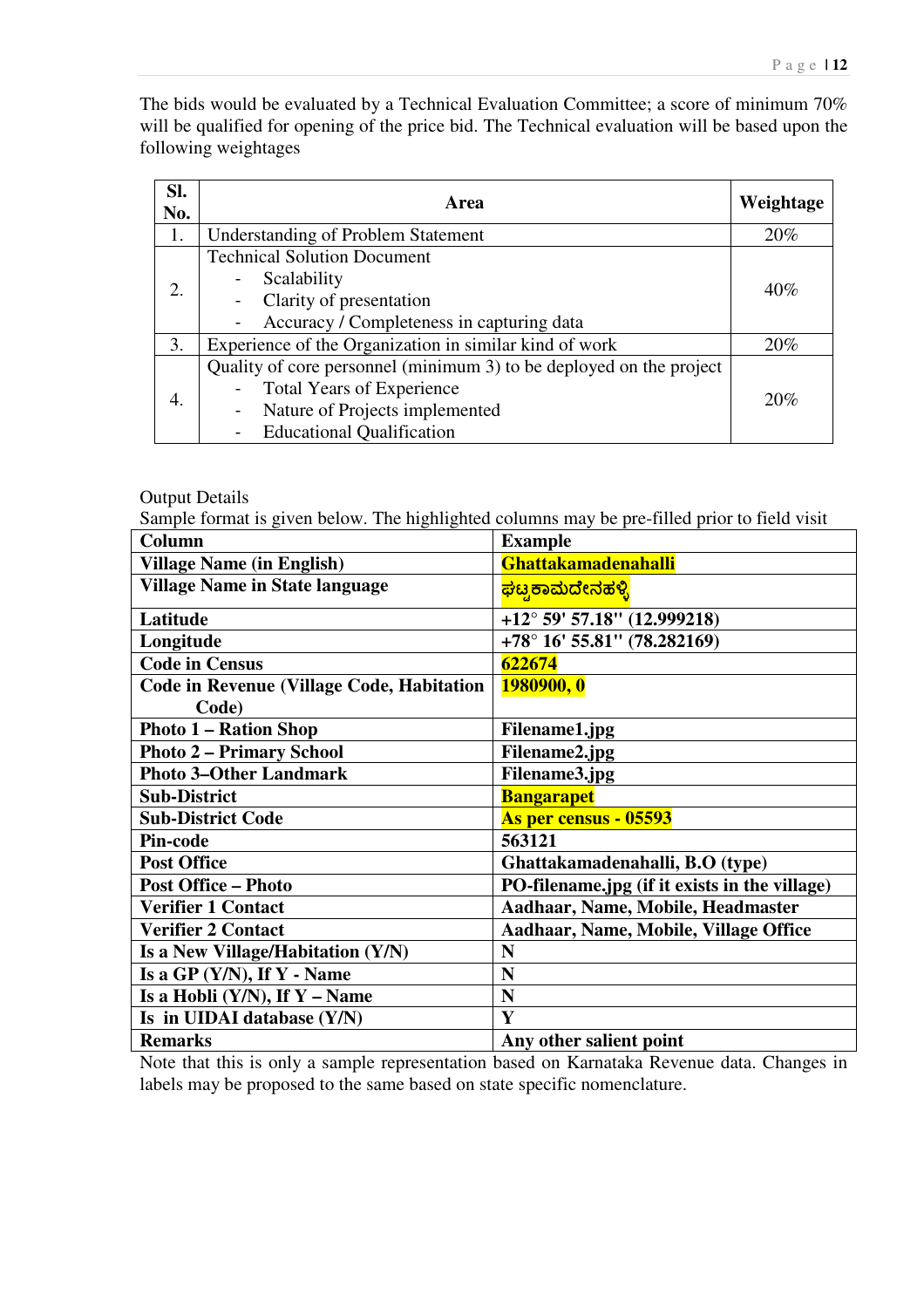### **Technology:**

The technology for solution will typically consist of the following. This is only a suggested solution and the service provider can decide the level of automation to be incorporated.

| SI.<br>No. | <b>Area</b>          | <b>Functionality</b>                            | <b>Remarks</b>                                            |
|------------|----------------------|-------------------------------------------------|-----------------------------------------------------------|
| ı.         | Field<br>application | Capture of data (photo,<br>latitude, longitude) | Mobile application (like an Andriod app)                  |
|            | Portal               | Annotated digital map                           | Web based solution using digital maps (such as<br>Google) |

The successful bidder shall have no right, title or interest in the work and shall not use it in any manner. The Bidder shall indemnify UIDAI against all third party claims of infringement of patent, trademark/copyright/intellectual property rights or industrial design rights arising from the use of the supplied software/hardware/manpower etc. and related services or any part thereof.

### **III. ELIGIBILITY CRITERIA / INSTRUCTIONS AND SELECTION PROCESS:**

### **1. Minimum Qualification Criteria:**

- (a) The bidder may be a Registered Proprietorship Firm / Partnership Firm / Company under Companies Act / Consortium having legal entity with all statutory licenses / registration for carrying out the work enunciated in the tender.
- (b) The Agency should have a minimum 3 years of experience as on 31.3.2013 in the relevant field.
- (c) Having sufficient infrastructure, professional & technical experts with supporting staff to complete the task stipulated in the tender document.

### **2. Bidding and selection process:**

Selection of the Bidder will be selected on two stage evaluation process:

- a. Technical Evaluation and
- b. Commercial Evaluation.
- i) The Technical evaluation will be performed on the basis of technical qualification mentioned in Part I of this document. Technical Bids received without cost of tender document and EMD shall be rejected.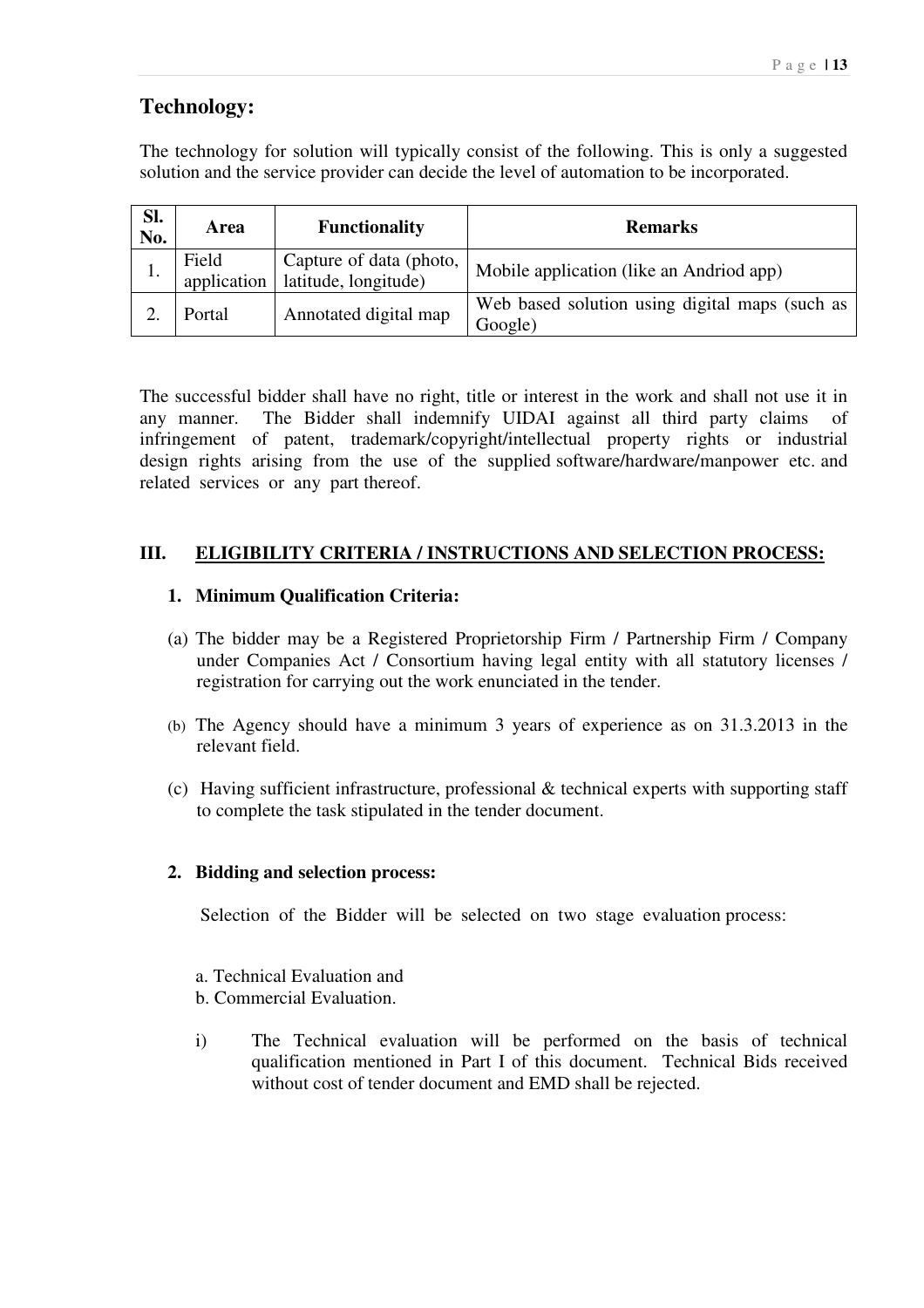**Cost of Tender document:** The bidder is required to submit Rs.250/- in the form of DD drawn on any Nationalized Bank in favour of **"PAO, UIDAI"** payable at Bangalore.

**EMD:** The bidder is required to submit Rs.2,500/- in the form of DD drawn on any Nationalized Bank in favour of **"PAO, UIDAI"** payable at Bangalore.

- ii) UIDAI will examine the bids to determine, whether required processing fee has been furnished, whether the documents have been properly signed, whether the bids are generally in order and all other requirements are fulfilled for its acceptance.
- iii) UIDAI may waive any minor infirmity, nonconformity or irregularity in a bid that does not constitute a material deviation and that does not prejudice or affect the relative ranking of any Bidder as a result of the technical and financial evaluation.
- iv) Prior to the detailed evaluation, UIDAI will determine whether each Bid is acceptable qualitatively, is generally complete and is substantially responsive to the Bid documents. For the purposes of this determination, a substantially responsive Bid is one that confirms to all the terms, conditions, scope of work and specifications of the Bid documents without material deviations, objections, conditionalities or reservations. A material deviation, objection, conditionality or --reservation is one (i) that affects in any substantial way the scope, quality of performance of the Contract; (ii) that limits in any substantial way and / or is inconsistent with the Bid documents or the UIDAI rights or the successful Bidder's obligations under the Contract; or (iii) whose rectification would unfairly affect the competitive position of other Bidder's who are presenting substantially responsive Bids.
- v) If a Bid is not substantially responsive, it will be rejected by UIDAI, and may not subsequently be made responsive by the Bidder by correction of the nonconformity.
- vi) The bids will be evaluated by UIDAI to ascertain the technically and commercially responsive bid for the complete scope of work, as detailed in the Bid Documents.
- vii) The technical proposals shall be evaluated on the basis of their responsiveness to the Terms of Reference and deliverable of work offered by the bidder applying the evaluation criteria fixed by UIDAI. Each proposal will be given a technical score. All proposals shall be rejected at this stage, if it does not respond to important aspects of the Terms of Reference.
- viii) In order to assess the technical competitiveness, the agencies will be called for a presentation / technical demonstration. No payment will be made for this.
- ix) Tenders would be evaluated by UIDAI and the evaluation process will be based on a rating system including cost effectiveness, capability and reliability of the agency and success in conducting similar surveys and ability to meet all deadlines. UIDAI reserves the right to reject any or all the offers without giving any reasons whatsoever.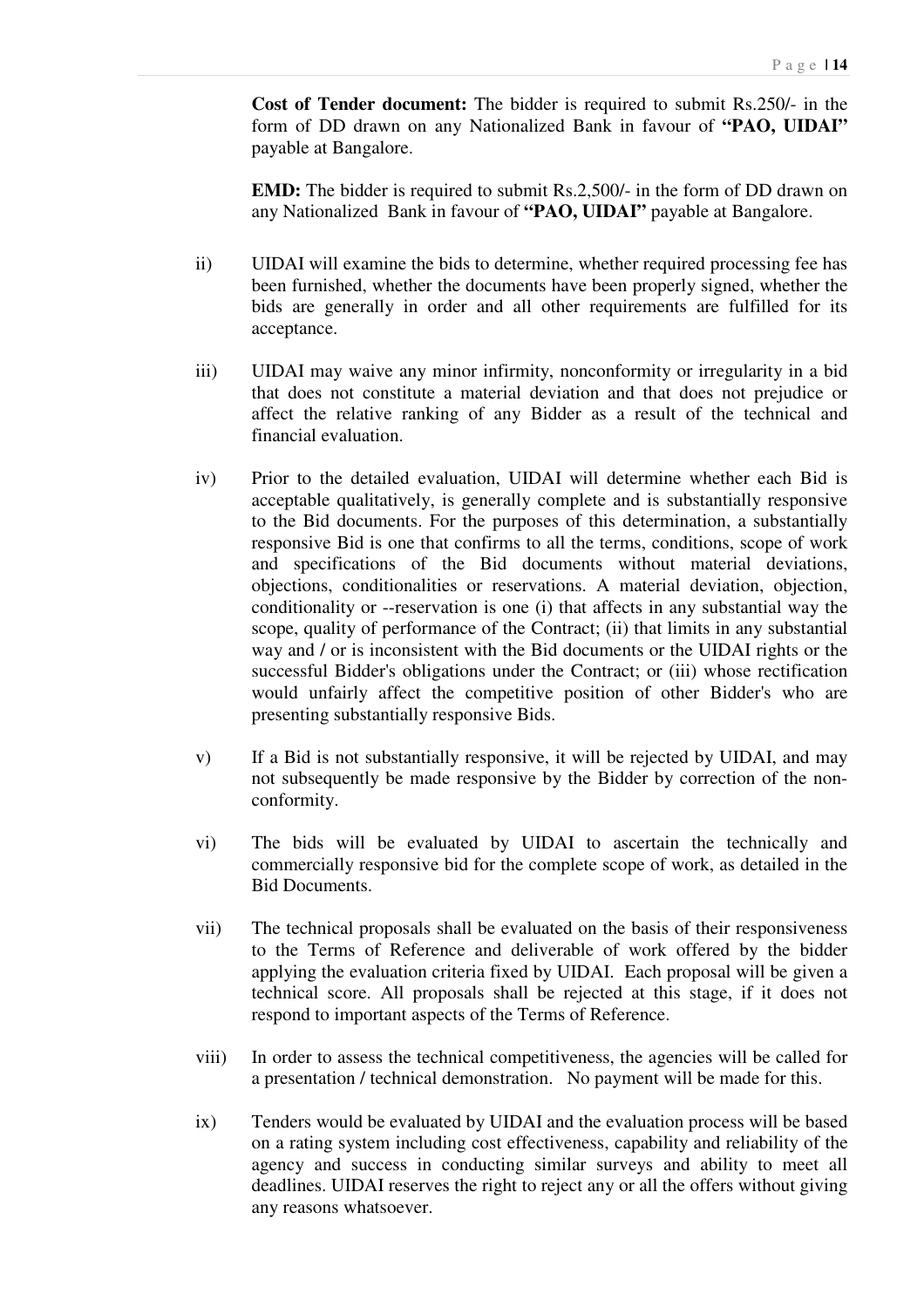- x) After the technical evaluation is completed, UIDAI shall notify those bidders, whose proposals meet the minimum qualifying criteria and are considered responsive to the bid documents and Terms of Reference, indicating the date and time of opening of the financial bids also. The financial bids shall be opened in the presence of the successful bidders or their authorized representatives, who may choose to attend the bid opening.
- xi) Bidders, who do not qualify the technical evaluation shall be informed separately and their EMD and unopened financial bid shall be returned after award of the assignment.
- xii) The Evaluation Committee of UIDAI will assess the financial bids of the bidders, who have been declared eligible after technical evaluation.
- xiii) Commercial Offer shall be on a fixed price basis inclusive of travel, logistics, data entry and all other charges. The price shall remain fixed for the period of the contract and no changes for any reason what so ever will be allowed.

### **3. Award of the Assignment**

The successful bidder shall have to furnish an 'Unconditional Acceptance' of the assignment, within seven days from the issue of the letter of intent. The successful Bidder shall execute an agreement of contract in the format given in **Annexure A** within fifteen days from the date of award of work failing which necessary action shall be initiated.

The selected agency shall provide details of the team ear-marked for the tendered work, for respective districts in advance. The team for the tendered work should comprise of core team (1 Team Leader, 1 Senior Data Analyst, and at least 2 Data Entry Operators) and field survey team (1 Supervisor for four Survey Teams and a Field Survey Team comprising of 2 experienced staff).

### **4. Security Deposit:**

The successful bidder shall also have to furnish the required Security Deposit within a specified period of ten days from the date of award of work. The Security Deposit in the form of Performance Bank Guarantee (PBG) equal to 10 *per cent* of the value of the contract from a Nationalized Bank in the Proforma given in Annexure B. The Performance Bank Guarantee shall be valid until the end of three months after the completion date of the contract. The PBG will be released upon satisfactory completion of the work.

If the successful bidder does not furnish the required Bank Guarantee or does not accept the assignment within the stipulated target date, such non-compliance will constitute sufficient ground for forfeiture of its EMD and processing the case for further action against the agency.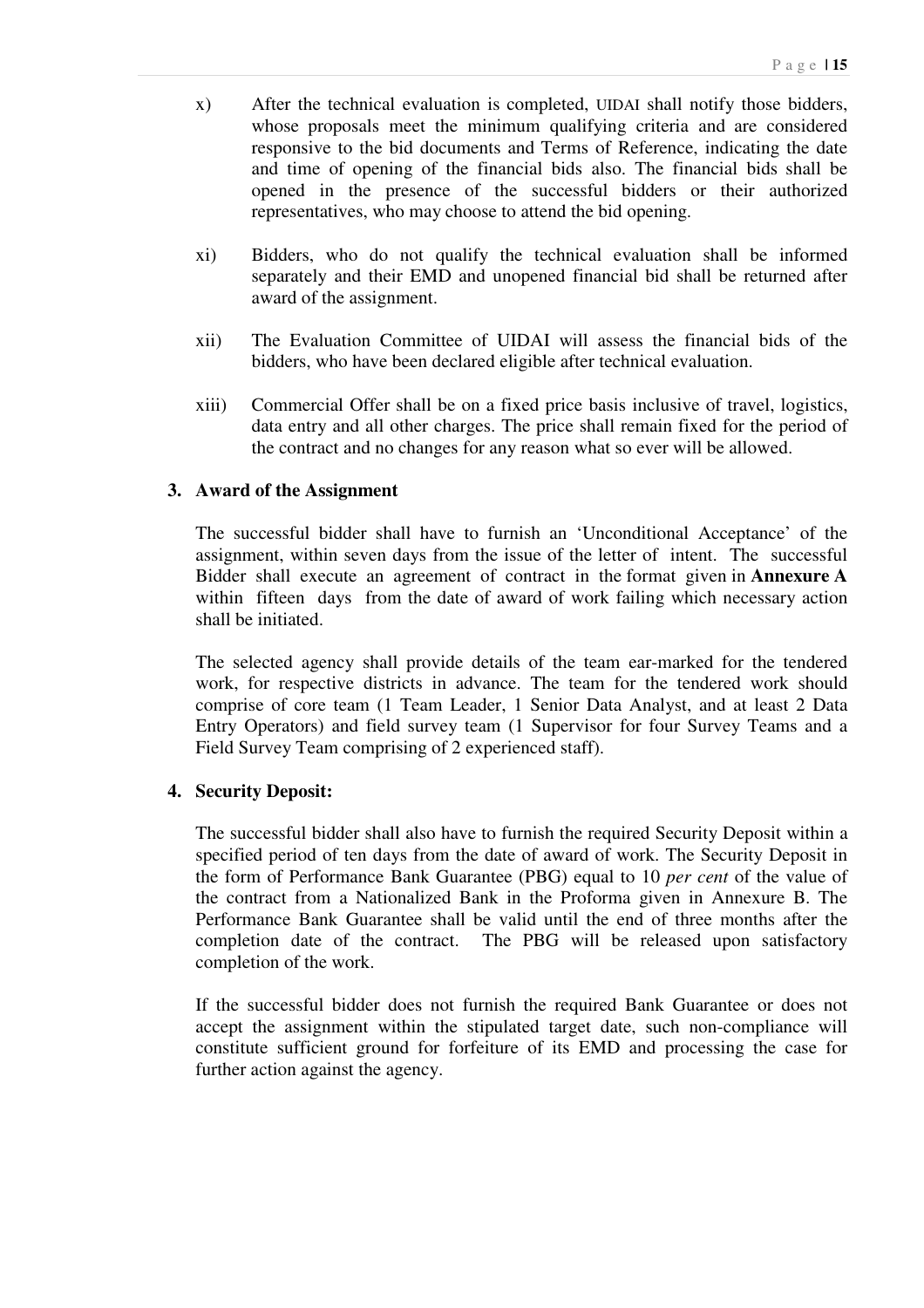### **5. Submission and withdrawal of Bids:**

- a. Bids transmitted by fax or email will not be accepted for consideration.
- b. Bids received after the closing date and time will immediately be treated as disqualified. No over-writing / corrections etc. of any kind are allowed.
- c. Bids can be withdrawn by a written request received from the Bidder prior to the closing date and time.
- d. In submitting bids, bidders shall include history of agency comprising description of agency services, team involved, instances of similar surveys conducted earlier, a list of clients and the total cost of the present project.
- e. The decision taken by the UIDAI in the process of tender evaluation will be full and final.

### **IV. PERIOD OF CONTRACT:**

The period of contract is five weeks from the date of award of work, to be adhered strictly as per the deliverables mentioned below.

| SI.<br>No. | <b>Phase</b>  | <b>Duration</b><br>(in<br>weeks) | <b>Deliverables</b>              |                                    |
|------------|---------------|----------------------------------|----------------------------------|------------------------------------|
|            |               |                                  | Initial list of villages         |                                    |
|            | Preparation   |                                  |                                  | Database for usage in the field    |
|            |               |                                  | Application for the field        |                                    |
|            |               |                                  | Website for daily upload of data |                                    |
| 2.         |               | 3                                | Initial inputs from field        |                                    |
|            | Survey        |                                  |                                  | • Data for all enumerated villages |
|            | Consolidation |                                  | Final list of villages           |                                    |
| 3.         |               |                                  | Annotated digital map            |                                    |

### **Schedule:**

### **V. PAYMENT:**

No advance payment shall be made. However, the full and final payment shall be made against submission of bill after acceptance of final report by UIDAI. The rates quoted should be firm and valid till the complete execution of the work.

UIDAI may deploy a team to assess the enriched data to ensure its quality as also to maintain the credibility. The successful bidder shall be required to provide requisite information and facilitate inspection by the RO team.

The total cost of the work as agreed with the successful bidder shall include service tax. Any other liability of payment of tax shall be of the agency conducting the work. Payments shall be subject to deductions of any amount for which the successful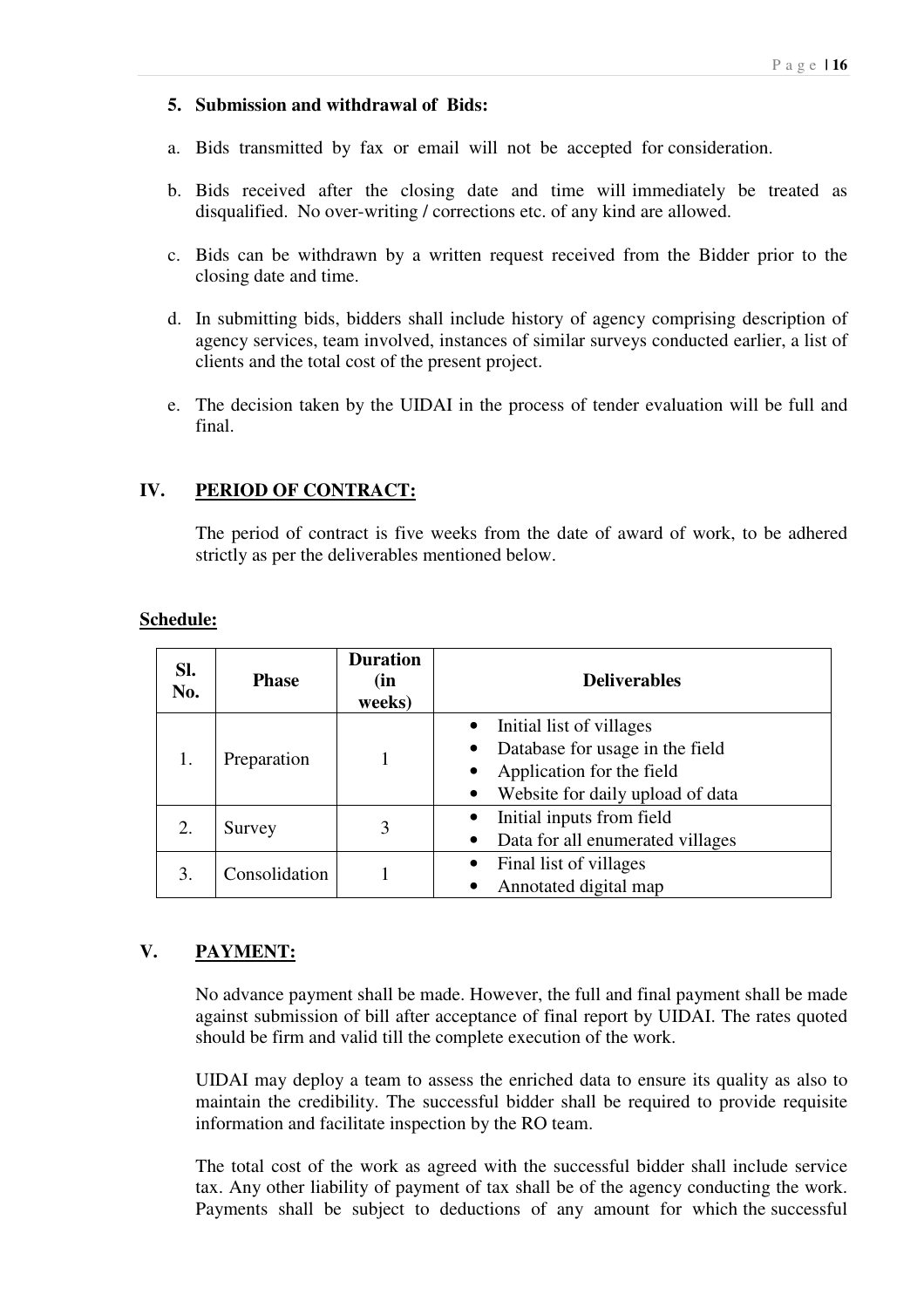bidder is liable under the agreement (such as penalties / damages). Further, all payment shall be subject to deduction of TDS (Tax deduction at source) as per the income-Tax Act and other Taxes as per rules. The successful bidder will be responsible for payment of statutory liabilities of all kind including local and other taxes. Service Tax would be paid on actual basis on production of proof of payment / document.

### **For transferring the payment through NEFT/RTGS, successful bidder shall furnish the details of Bank A/c No., MICR & IFSC code.**

### **VI. PENALTY:**

Any delay in submission of the draft & final reports beyond the stipulated time, without the prior written consent of UIDAI shall attract a penalty of 0.5 *per cent* of the total cost of the study, per week. However, if the delay is more than six weeks in submission of the report, the penalty will be imposed @ 5 *per cent* of the total cost of the work.

The assignment should be completed within the time stipulated in the agreement. Delay in submission of the report beyond the stipulated time shall attract penalty as provided for in the agreement. For factors beyond the control of the agency, suitable extension in time may, however, be granted at the request of the agency. UIDAI shall not pay any extra amount for any escalation in the cost of the assignment or any addition.

During the period of the assignment, UIDAI may modify the Terms of Reference and other terms and conditions of the assignment, if necessary, in order to strengthen / deepen its scope / coverage.

### **VII. TERMINATION OF THE CONTRACT:**

If the bidder is not able to fulfill its obligations under the contract, which includes non-completion of the work, UIDAI reserves the right to select another bidder to accomplish the work. Any costs, damages etc. resulting out of the same shall have to be borne by the outgoing bidder. Violation of any of the terms and conditions of the tender / contract will attract forfeiture of EMD/Security deposit, cancellation of work order / termination of the contract, black-listing apart from taking such legal remedies as per available in law.

### **VIII. SPECIAL CONDITIONS OF THE CONTRACT:**

- 1. The bidder must have adequate experience in similar field studies / survey work and must provide proof for this.
- 2. The work shall not be stopped on any ground, whatsoever.
- 3. UIDAI will have the copyright on the final report and will have exclusive rights to use it anywhere, in any manner.
- 4. Time is the essence of the contract and the successful bidder shall adhere to the time schedule and deadline as prescribed by UIDAI for execution of the work.
- 5. Regular inspections by UIDAI officials will be carried out to secure the overall quality of data. The inspections may be in the form of concurrent or post-survey inspection. If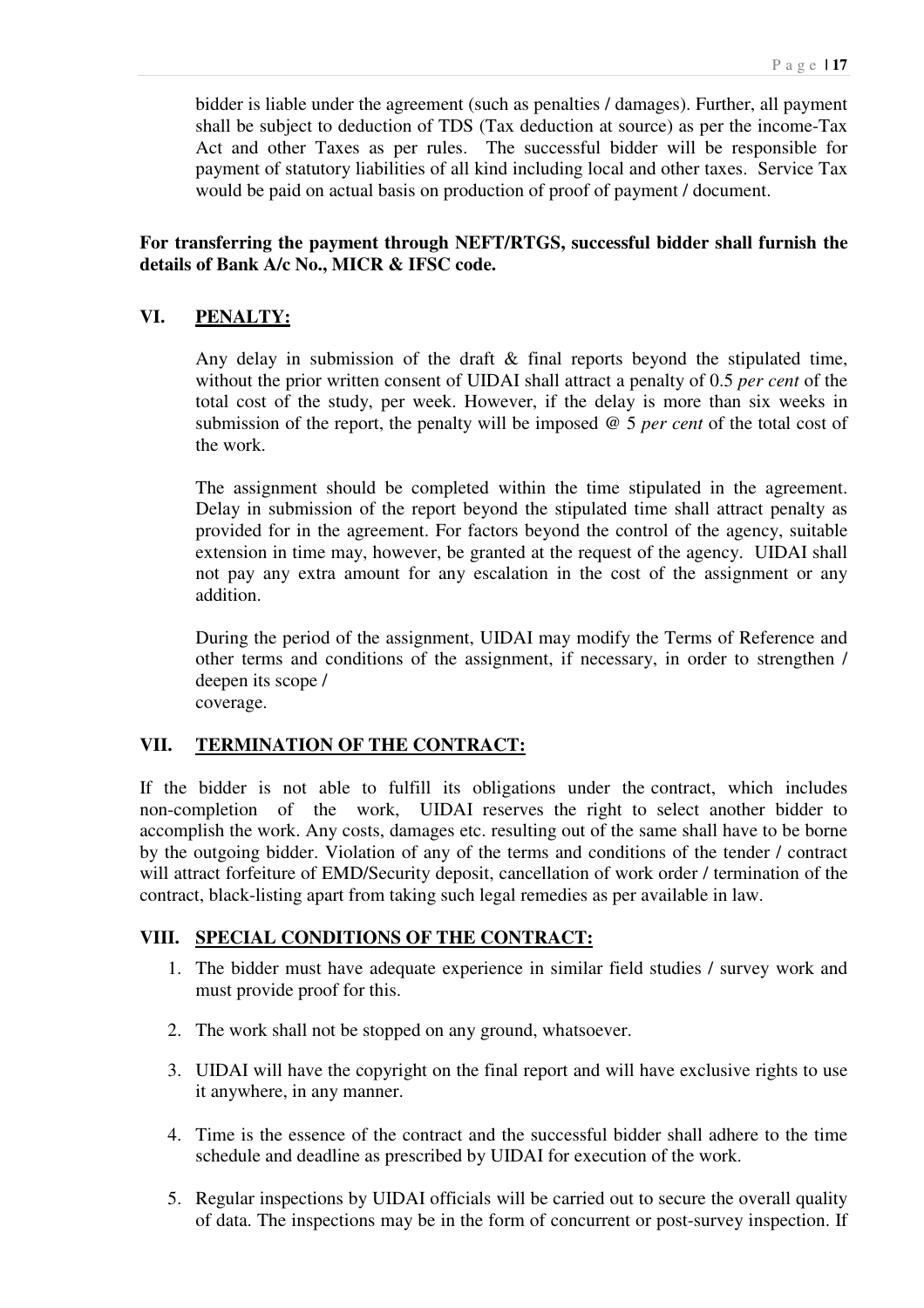any irregularities are found as a result of these inspections, the successful bidder needs to rectify the same. The successful agency shall be responsible to provide requisite information and facilitate inspection by UIDAI officials.

6. If it is found at any time that the work has not been done in accordance with the agreed terms and conditions, UIDAI shall be entitled to withhold payment and forfeit the EMD/SD/Bank Guarantee.

### **IX. GENERAL TERMS & CONDITIONS:**

- 1. UIDAI, in its discretion, reserves the right to reject or accept any or all the tenders partly or completely at any time without assigning any reason thereof.
- 2. The work may be awarded to one or more successful bidder(s) as the case may be at the discretion of UIDAI.
- 3. An appropriate agreement will be executed by the successful bidder with UIDAI, on the agreed terms & conditions. UIDAI in its discretion reserves the right to cancel the contract at any time without assigning any reason. In case the work order is cancelled then the costs incurred will be borne by the successful bidder and under no circumstances the successful bidder shall claim for any payment or damages from UIDAI.
- 4. UIDAI reserves the right to elect:

a) To have any portion completed at the work order and/or the contract terms and prices; and/or

b) To cancel the remainder and pay to the successful bidder an agreed amount for partially completed services.

- 5. In the event of cancellation of work order / termination of contract, UIDAI shall be entitled to forfeit the security deposit either full or in part apart from taking such legal remedies as per available in law. The successful bidder shall thereupon forthwith hand over the data at that stage of work, which will be the property of UIDAI.
- 6. The successful bidder will comply with all Acts and/or Rules and Regulations framed by or Government of India / Competent Authorities relating to the work. UIDAI will not be answerable for the terms and conditions of employment of the staff engaged or the work undertaken by the successful bidder. The minimum wage, remuneration, working condition, holidays, leaves, employment benefits, etc. of supplied manpower should comply with applicable Labour Laws and other applicable rules of Government of Karnataka and Government of India.

### **X. SUB-CONTRACTING:**

The successful bidder has no right to give, bargain, sell, assign or sublet or otherwise dispose of the contract or any part thereof, as well as to give or to let third party take benefit or advantage of the present contract or any part thereof. No sub-contracting of work shall be allowed and in the event if it is known and proved to UIDAI that the work is sub-contracted, the contract shall be terminated immediately.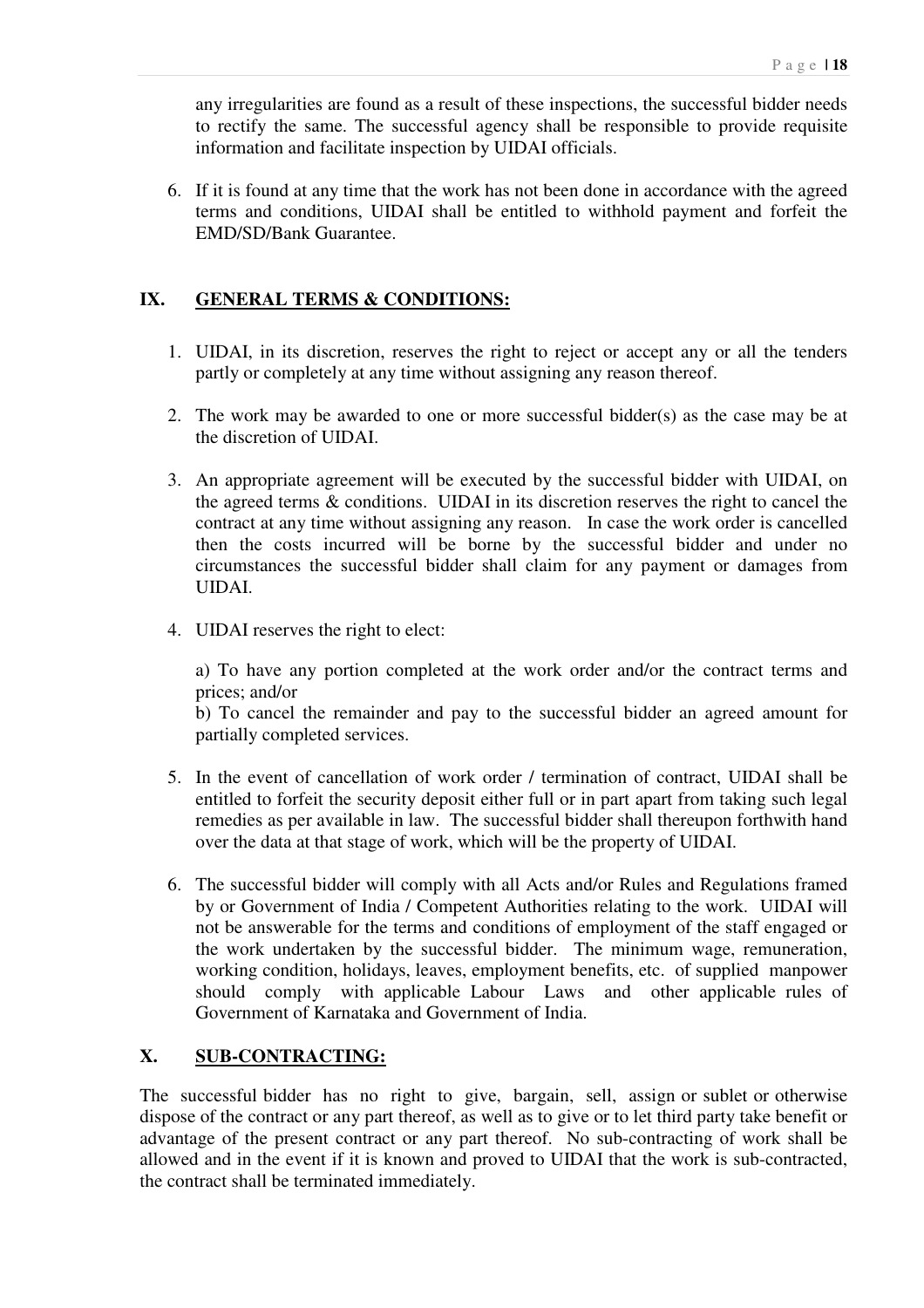### **XI. FORCE MAJEURE:**

- 1. Notwithstanding the provisions contained above, the agency shall not be liable for forfeiture of its performance security, liquidated damages or termination for default, if and to the extent that, its delay in performance or other failure to perform its obligations under the Contract is the result of an event of Force Majeure.
- 2. For purposes of this Clause, "Force Majeure" means an event beyond the control of the agency and not involving the agency's fault or negligence and not foreseeable. Such events may include, but are not limited to, acts of UIDAI either in its sovereign or contractual capacity, wars or revolutions, fires, floods, epidemics, quarantine restrictions and freight embargoes.
- 3. If a Force Majeure situation arises, the agency shall promptly notify UIDAI in writing of such conditions and the cause thereof. Unless otherwise directed by UIDAI in writing, the agency shall continue to perform its obligations under the Contract as far as is reasonably practical, and shall seek all reasonable alternative means for performance not prevented by the Force Majeure event. After due consideration, UIDAI may fix the target date for completion of the work.

### **XII. ARBITRATION:**

The contract is governed by Arbitration Act, 1996 and any dispute resolution will lies in the jurisdiction of UIDAI, RO Bangalore. The successful bidder will make every effort to resolve amicable by direct informal negotiation any disagreement, dispute arising in connection with this contract any dispute which cannot be resolved shall be referred to a sole arbitrator to be appointed by mutual consent of both the parties. The award made under this reconciliation shall be final and binding upon the parties hereto, subject to legal remedy available under law. Such differences/proceedings will be held at UIDAI, Regional Office Bangalore. All legal disputes are subject to the jurisdiction of Civil Courts Bangalore only.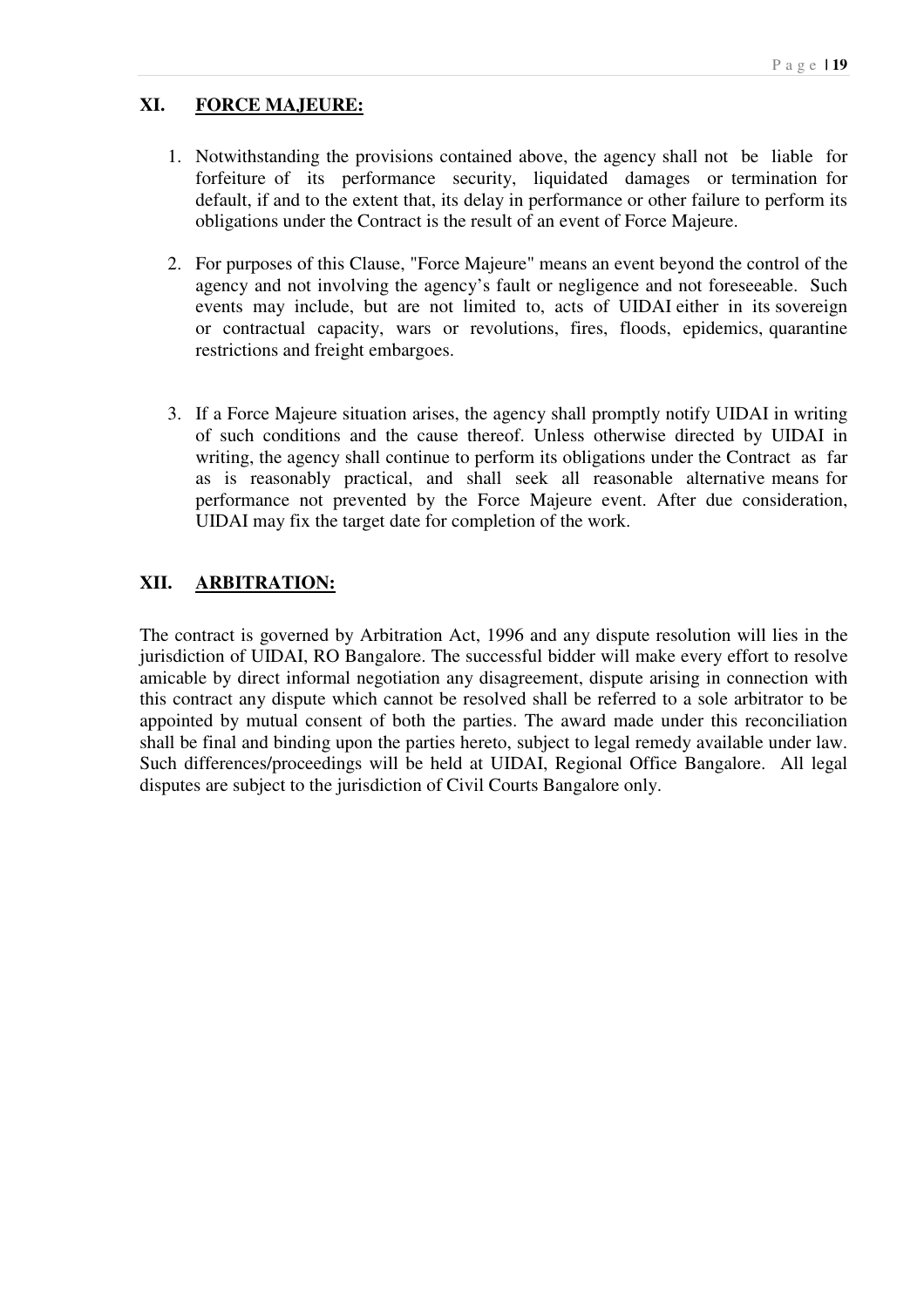### **TENDER DOCUMENT**

# **UIDAI INVITES TENDER FOR PROVIDING "ENRICHMENT OF VTC (VILLAGE, TOWN, CITY) DATA FOR 3 DISTRICTS SERVICES"**

### **MANDATORY CONDITIONS FOR QUALIFICATION OF BIDDER:**

### **PROFORMA FOR TECHNICAL BID**

### **(In separate sealed Cover-I super-scribed as Technical Bid)**

| Name & Address of the bidder (including legal<br>status, ownership) with phone number, email<br>and name and telephone/mobile number of<br>authorized person for contact                                                                                 |  |
|----------------------------------------------------------------------------------------------------------------------------------------------------------------------------------------------------------------------------------------------------------|--|
| Experience in the work of conducting field<br>survey / studies and the similar work<br>enunciated in the tender (Self-attested order<br>copy issued by central/state/PSUs, banks, govt.<br>offices, etc. to be enclosed along with tender<br>documents). |  |
| This shall cover the details of works of similar<br>nature, cost of the project and duration of the<br>contract carried out for the previous 3 years<br>$(2010-11, 2011-12$ and $2012-13)$                                                               |  |
| <b>Note:</b> The genuineness of the documents<br>submitted by the bidder along with the tender<br>will be verified from the concerned issuing<br>authority.                                                                                              |  |
| Bidder should have a turnover of at least Rs.5<br>lakh from similar work mentioned in the tender<br>in any of the last 3 years mentioned above.                                                                                                          |  |
| Note: The<br>bidder will submit attested<br>certificate from its Chartered Accountant,<br>turnover, in last three financial years.                                                                                                                       |  |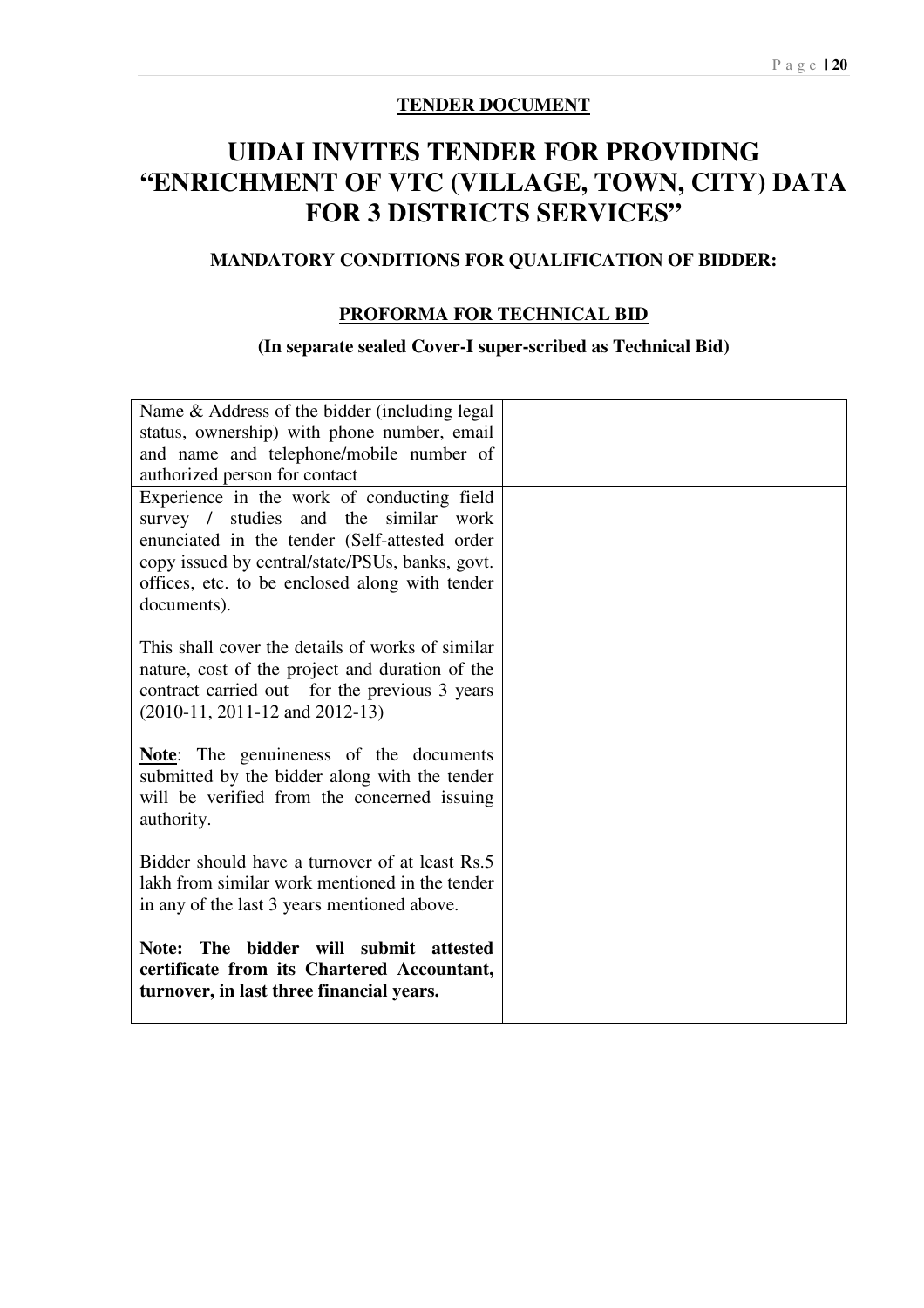### **DOCUMENTS TO BE SUBMITTED:**

| $\mathbf{1}$   | Please attach balance sheet of the<br>company, duly attested by Chartered<br>Accountant for last three (3) years,<br>viz., FY 2010-11, 2011-12 and 2012-<br>13                                                                                                                                                                                                                          |  |
|----------------|-----------------------------------------------------------------------------------------------------------------------------------------------------------------------------------------------------------------------------------------------------------------------------------------------------------------------------------------------------------------------------------------|--|
| $\overline{2}$ | The Survey Agency should not have<br>been blacklisted by central / state<br>Government<br>departments/<br>undertakings. The bidder shall furnish<br>No Conviction certificate.                                                                                                                                                                                                          |  |
|                | The Survey Agency should have<br>conducted a minimum of 2 similar<br>Copy of Work order/<br>surveys.<br>certificate of completion.                                                                                                                                                                                                                                                      |  |
| 3              | Outline of relevant experience of the<br>Agency on works of a similar nature<br>with details of past experience and<br>current work in hand shall also be<br>furnished.<br>facilitate<br>technical evaluation<br>To<br>relevant experience certificates shall<br>be provided separately. Copy of Work<br>Order/ Completion Certificate shall be<br>attached for each of the assignments |  |
| $\overline{4}$ | Agency shall provide brief detail of<br>the human resources to be deployed<br>for the proposed work. The following<br>information may be provided:<br>Qualification and experience of key<br>personnel (Team Leader, Trainer-cum-<br>coordinator, Senior Data Analyst, Data<br>Analyst, Data Entry Operator and<br>Field Supervisor) proposed for this<br>project.                      |  |
| 5              | Service Tax Registration No.<br>(i)<br>(Please attach copy)<br>ii) PAN No.                                                                                                                                                                                                                                                                                                              |  |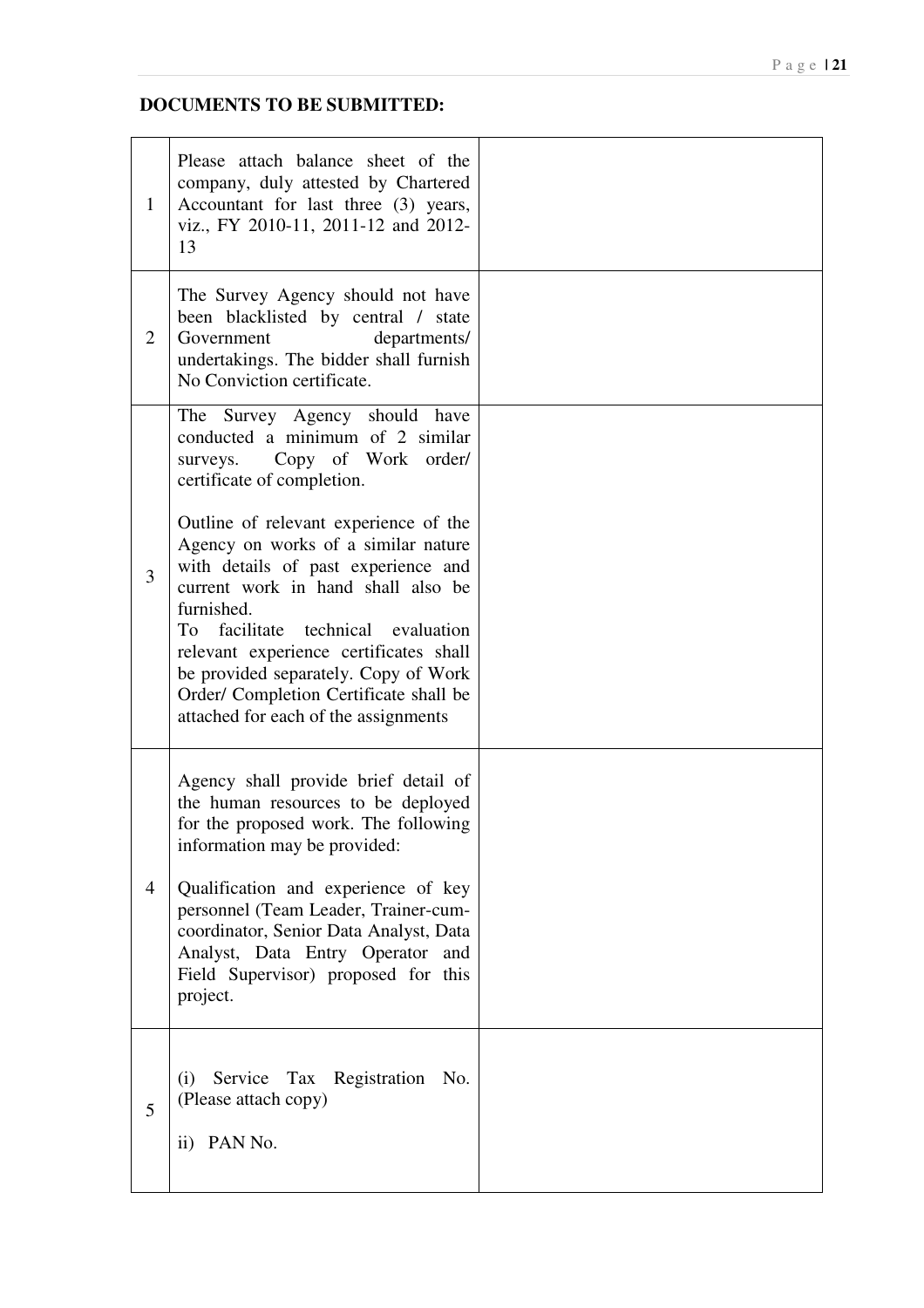| 6              | Acceptance of terms & conditions<br>attached (Yes/No). Please sign each<br>page of terms and conditions as token<br>of acceptance and submit as part of<br>tender document.                                                                                                                                                                 |  |
|----------------|---------------------------------------------------------------------------------------------------------------------------------------------------------------------------------------------------------------------------------------------------------------------------------------------------------------------------------------------|--|
| $\overline{7}$ | Power of Attorney/authorization for<br>signing the bid documents                                                                                                                                                                                                                                                                            |  |
| 8              | Details of the DD of Rs.2,500<br>towards bid security (EMD) and a DD<br>of Rs.250/-(cost of tender document)<br>DD No.<br>Date:<br>Drawn on:                                                                                                                                                                                                |  |
| 9              | A description of the manner in which<br>agency would plan to execute the<br>work. It should include approach,<br>methodology and detailed work plan<br>for carrying out the work.<br>Technical Presentation in a CD or hard<br>copy. Vendors are requested to<br>include all information that may be<br>necessary for such type of projects |  |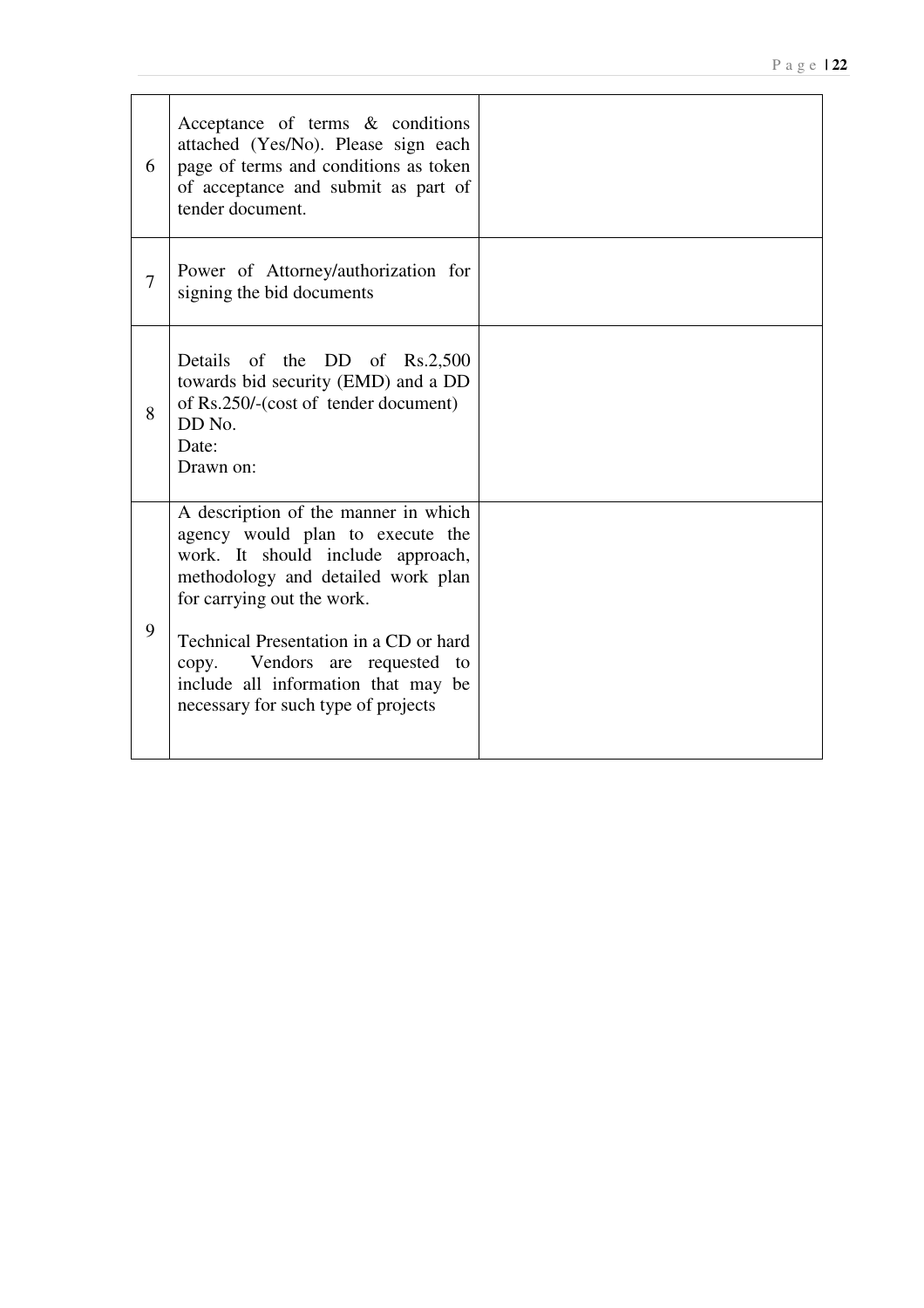#### **Declaration by the bidder:**

This is to certify that I / We before signing this tender have read and fully understood all the terms and conditions contained herein and undertake myself/ourselves to abide by them and also declare that I / We shall comply with all the statutory requirements and legal provisions, relevant in execution of the said work.

### **Enclosures:**

**1. DD No. 1. but a 1. but a but a but a cost** of **tender document.** 

- **2. DD No.\_\_\_\_\_\_\_\_\_\_\_\_\_\_\_\_\_\_\_\_\_\_\_\_\_\_\_\_\_\_ towards EMD.**
- **3. Terms & Conditions (each page must be signed and sealed)**

#### **Note:**

- 1) **If information given in the Technical Bid Form is incomplete to assess the technical capability of the bidder to undertake the work, such bid shall be rejected.**
- 2) **Over-writing/over-typing or erasing of figures is not allowed and shall render the tender invalid.**

**(Signature of bidder with seal)** 

| Seal: |
|-------|
|       |
|       |
|       |
|       |
|       |
|       |
|       |
|       |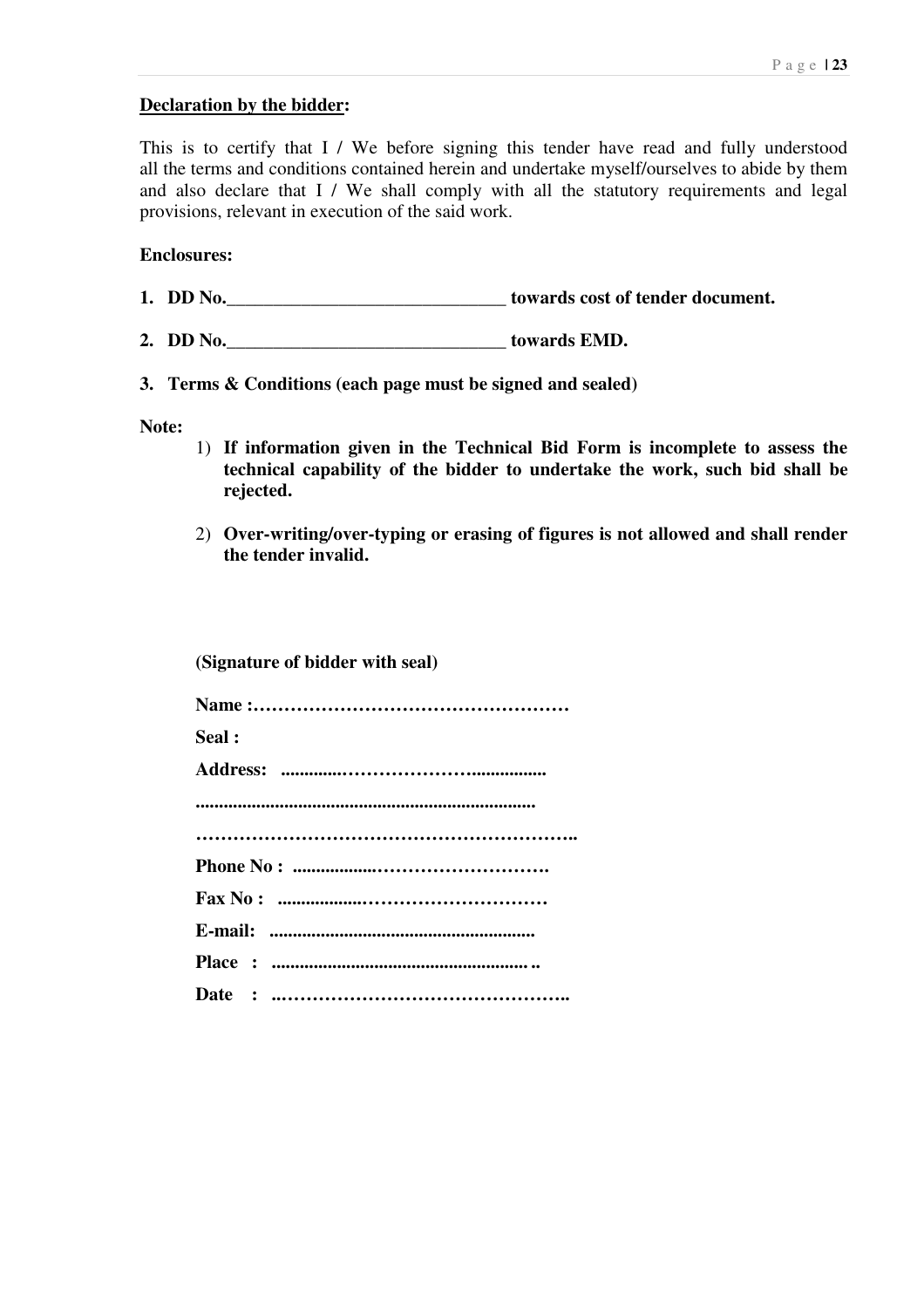### **TENDER DOCUMENT**

## **UIDAI INVITES TENDER FOR PROVIDING SERVICES RELATING TO ENRICHMENT OF VTC (VILLAGE, TOWN, CITY) DATA FOR 3 DISTRICTS**

### **MANDATORY CONDITIONS FOR QUALIFICATION OF BIDDER:**

#### **PROFORMA FOR COMMERCIAL BID**

#### **(In separate sealed Cover-II super-scribed as Commercial Bid)**

| <b>Description</b>                                                                                                                                                                                                                                                                                                                                                                                                                                                                      | <b>Amount (all inclusive</b><br>cost including taxes,<br>duties etc.) |
|-----------------------------------------------------------------------------------------------------------------------------------------------------------------------------------------------------------------------------------------------------------------------------------------------------------------------------------------------------------------------------------------------------------------------------------------------------------------------------------------|-----------------------------------------------------------------------|
| The financial quotes should cover the entire cost of survey, data entry,<br>consolidation, training the survey staff / data entry operators, travels $\&$<br>allowances, accommodation, all resource cost – technical and human,<br>other related logistics, etc. The bidder shall provide UIDAI with a<br>single cost for the job. The cost quoted should be inclusive of all<br>taxes. Commercial Offer shall be on a fixed price basis inclusive of all<br>taxes, duties, cess, etc. |                                                                       |

**Rate**: The bidder is required to quote its lowest cost and the amount so quoted should be all inclusive and no hike on whatsoever ground / reason would be allowed during the validity of the agreement. The successful bidder shall have to arrange its own staff. UIDAI would neither bear any expenses nor accept any responsibility for the same and there would be no relationship between UIDAI and the staff of the successful bidder. Rates so quoted shall be inclusive of all inputs such as, hardware, software cost, manpower, storage media, training and transportation or any other cost involved in the execution of work.

#### **Note:**

**Over-writing / over-typing or erasing of figures is not allowed and shall render the tender invalid.**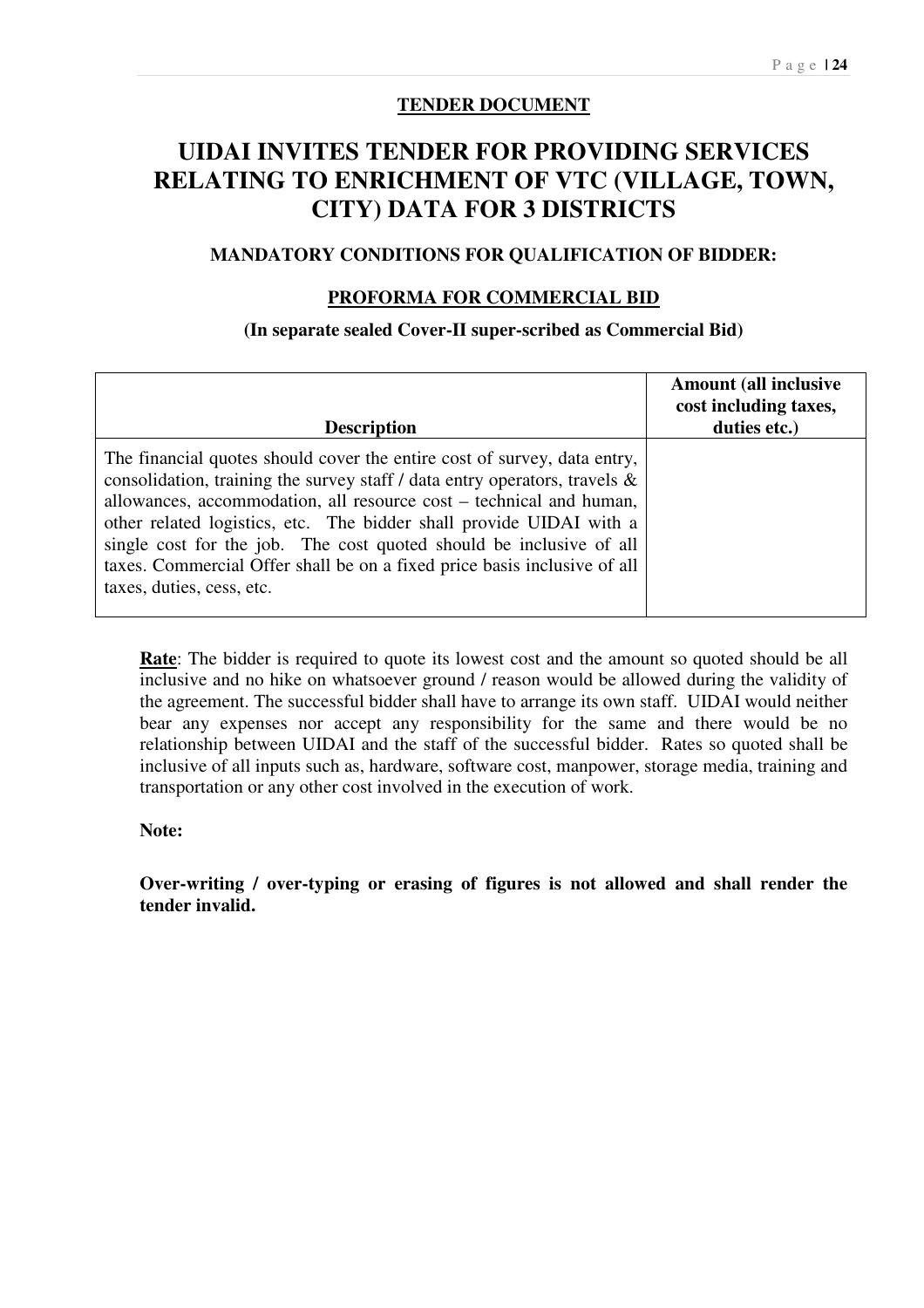#### P a g e **| 25**

#### **Declaration by the Bidder:**

This is to certify that I / We before signing this tender have read and fully understood all the terms and conditions contained herein and undertake myself/ourselves to abide by them and also declare that I / We shall comply with all the statutory requirements and legal provisions, relevant in execution of the said work.

### **Note**:

- 1. No other charges would be payable by UIDAI.
- 2. There would be no increase in rates during the contract period of one year.

### **(Signature of bidder with seal)**

| Seal: |
|-------|
|       |
|       |
|       |
|       |
|       |
|       |
|       |
|       |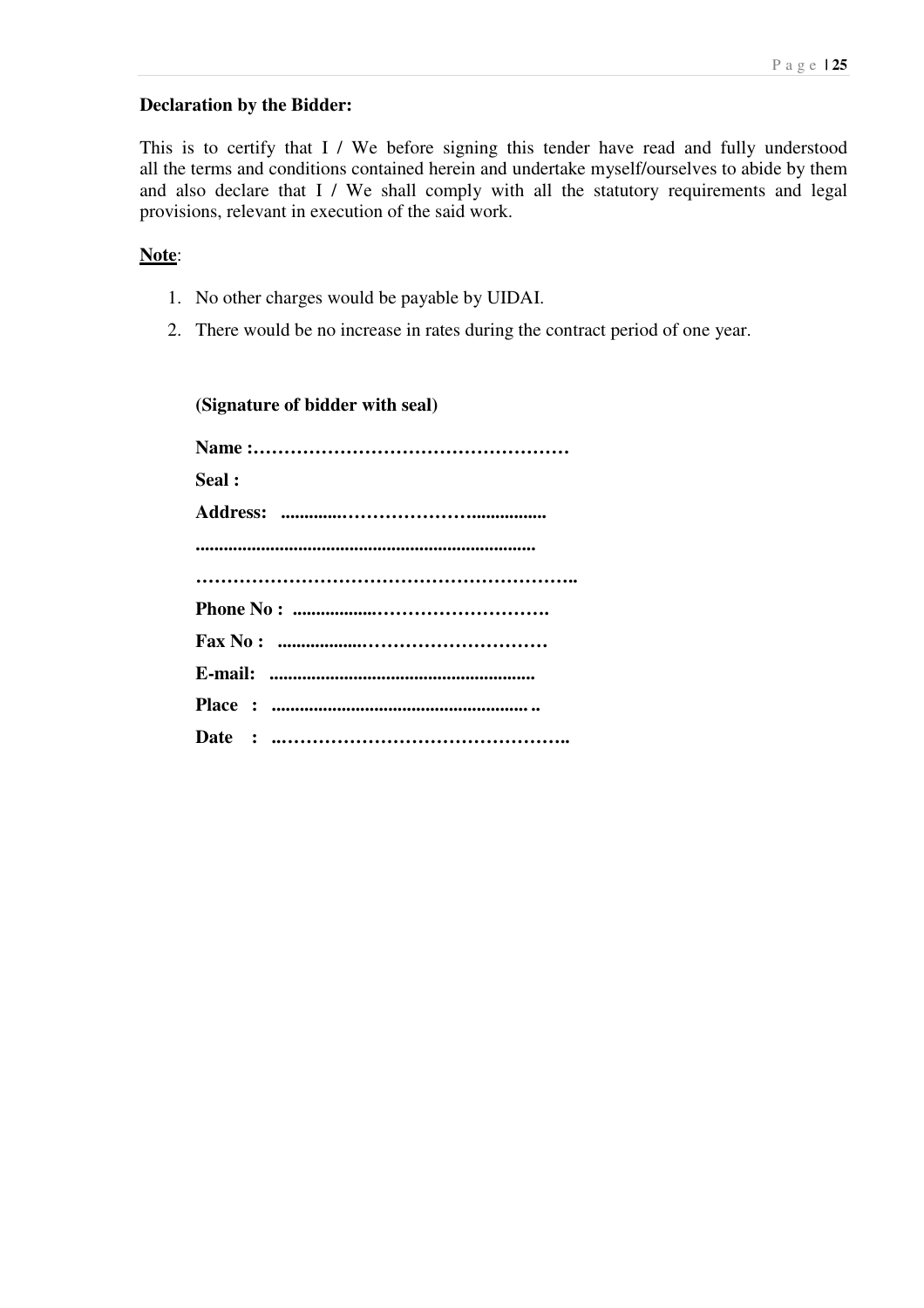### **DECLARATION**

- 1. I / We hereby declare that we have quoted rates in commercial bid after careful study of terms and conditions of tender documents. I / We shall also accept the decision of the UIDAI, in this regard.
- 2. I / We hereby also declare that I / We are in the business of above work, for which I / we have enclosed appropriate work experience certificate. I / We have all technical infra-structure and technical staff etc. for smooth and effective execution of above work. I / We have not been black listed by any Government (Central and state)/Board/Public undertakings/Banks/ R.B.I. etc.
- 3. I/We certify that the tender document contains \_\_\_\_\_\_\_(\_\_\_\_) pages downloaded in the exact form published by UIDAI. No alterations and additions have been made in it to the best of my/our knowledge.

### **SIGNATURE OF BIDDER WITH SEAL**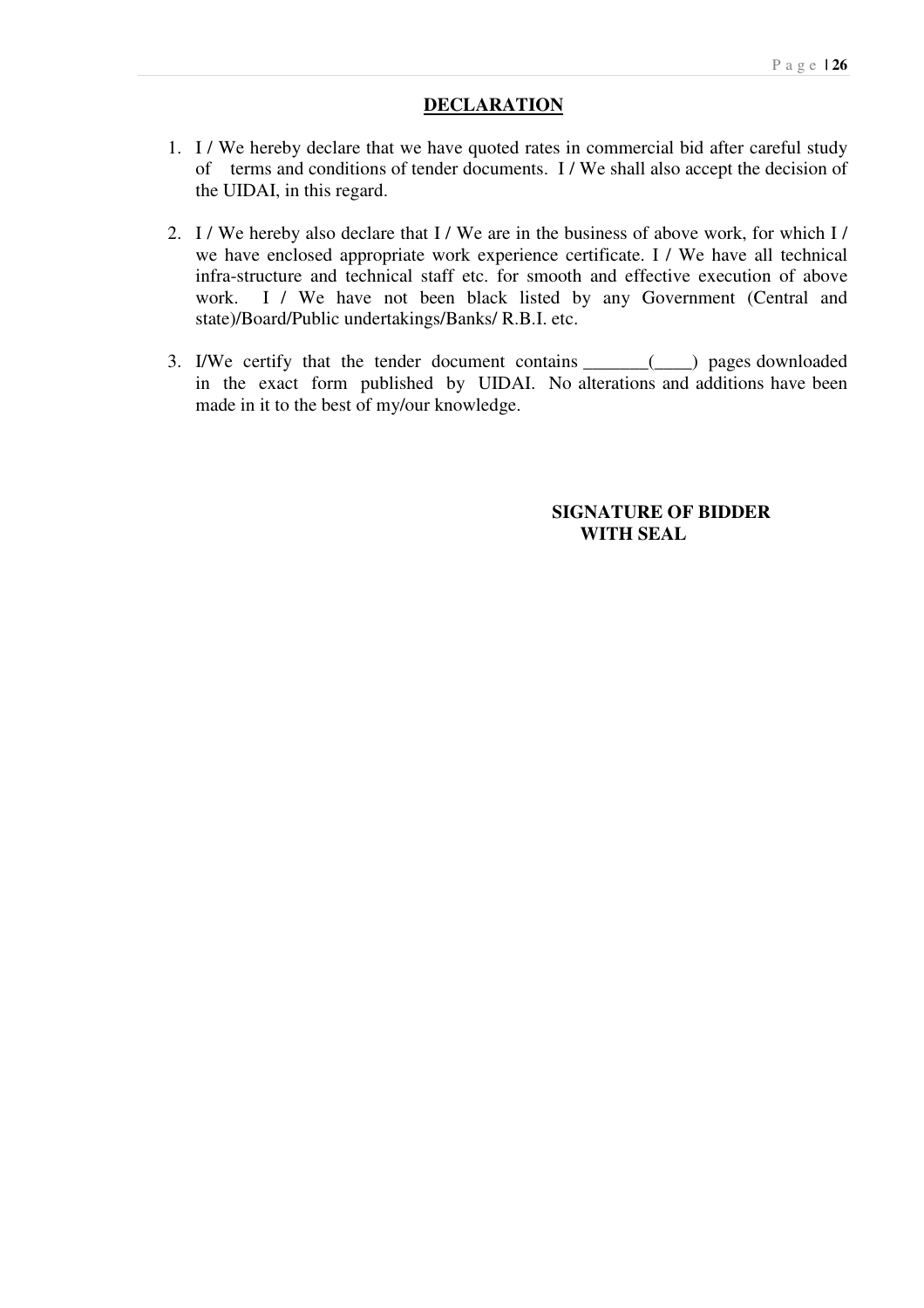#### **Annexure A**

#### **FORM OF CONTRACT:**

#### **AGREEMENT**

This Agreement (hereinafter called the "contract") is made the …………. day of the month of ………….., 2013, between **THE PRESIDENT OF INDIA ACTING THROUGH THE DEPUTY DIRECTOR GENERAL, UNIQUE IDENTIFICATION AUTHORITY OF INDIA, REGIONAL OFFICE, 3rd Floor, Khanija Bhavan, South** Wing, #49, Race Course Road, Bangalore – 560 001, (hereinafter called the "EMPLOYER") which expression shall unless repugnant to the context or meaning thereof, mean, include and be deemed to include its successors, administrators, authorized representatives and permitted assignees of the one part

#### AND

M/S ……………………. (hereinafter called the "CONTRACTOR") which expression shall unless repugnant to the context or meaning thereof, mean, include and be deemed to include its successors, administrators, authorized representatives and permitted assignees, of the other part.

**WHEREAS** the EMPLOYER invited tenders for providing services relating to Enrichment of VTC (village, town, city) data for 3 districts including conducting field survey / studies and mapping of every location with latitude and longitude and location images (hereinafter called the "Services") and whereas the said CONTRACTOR, having represented to the Employer that it has the required professional skills, and personnel and technical resources and submitted tender for the said work. Whereas such tender has been accepted and the contractor has provided Bank Guarantee (No…………………………) to the EMPLOYER for a sum of RUPEES …………… ONLY (Rs…………) as security for the fulfilment of this Agreement.

**WHEREAS** the CONTRACTOR has agreed to provide the Services on the terms and conditions set out in TENDER No.R-12013/318/2013-ROB/2013-14/01 Dated  $02<sup>nd</sup>$  August, 2013 at a value as per the Commercial Bid submitted in response to the said tender

#### **NOW THEREFORE THE PARTIES HERETO AGREE AS FOLLOWS:**

1. The EMPLOYER shall pay the CONTRACTOR such other sums as shall become payable hereunder at the end in the manner specified in the said conditions. The invitation and notice of tender, tender agreement, acceptance of tender, letter of intent, pre-agreement correspondences, work order and general conditions together with summary shall be read forming part of this agreement and parties hereto shall respectively abide by and submit themselves to the conditions and stipulations and perform the agreement on their part respectively as contained in the above mentioned documents.

2. The contractor has accepted the contract on the terms and conditions set out in the TENDER NOTICE No.R-12013/318/2013-ROB/2013-14/01 dated 02nd August, 2013 which shall hold good during period of this agreement. Refund of security deposit shall be based on the timelines, terms and conditions and after deducting there from any sum due by the contractor to the Employer but without interest as has been specified in the Tender and shall form a part of the contract.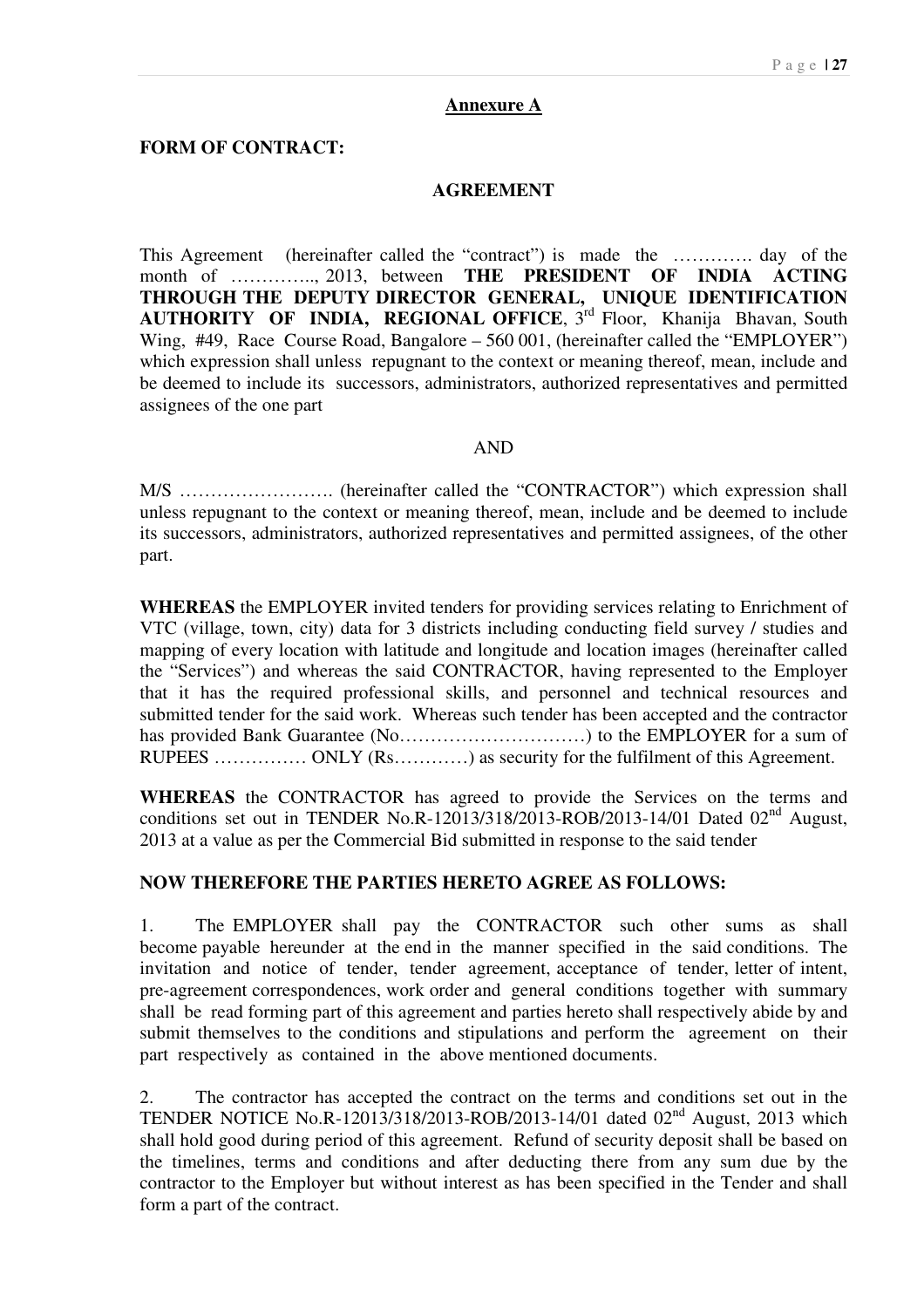3. This agreement shall remain in force until the expiry of THREE (03) MONTHS from the date of entering into the contract but the Employer may cancel the contract at any time upon giving one month's notice in writing without compensating the contractor.

4. In witness whereof the said Contractor hath set his hand hereto and the Employer has affixed his hand and seal thereto the day and year first above written.

5. All terms and conditions as specified in the TENDER NOTICE No.R- $12013/318/2013-ROB/2013-14/01$  dated  $02<sup>nd</sup>$  August, 2013, clarifications issued and corrigendum issued in regards to the TENDER NOTICE No.R-12013/318/2013-ROB/2013- 14/01 dated  $02<sup>nd</sup>$  August, 2013 as has been mentioned above in the document shall stand in force unless has been expressly agreed to in writing by both the parties.

### **NOW THIS AGREEMENT WITNESSETH AS FOLLOWS:**

1) In this agreement words and expressions shall have the same meaning as are respectively assigned to them in the tender.

2) The following documents which are annexed to this agreement should be deemed to form and read and construed as an integral part of this agreement *viz.,*

- i. Tender Notice / Bid Document,
- ii. General Instructions and Tender conditions;
- iii. General conditions of contract;
- iv. Bid of the CONTRACTOR;
- v. Letter of Intent dated………………….. ;
- vi. Acceptance of the LoI ………. dated ……. by the CONTRACTOR;
- vii. Work Order dated……………

3) The EMPLOYER has received a sum of Rupees …………..only (Rs……………..) towards performance of contract in the form of Bank Guarantee (BG No……… dated…….. issued by …………………Bank)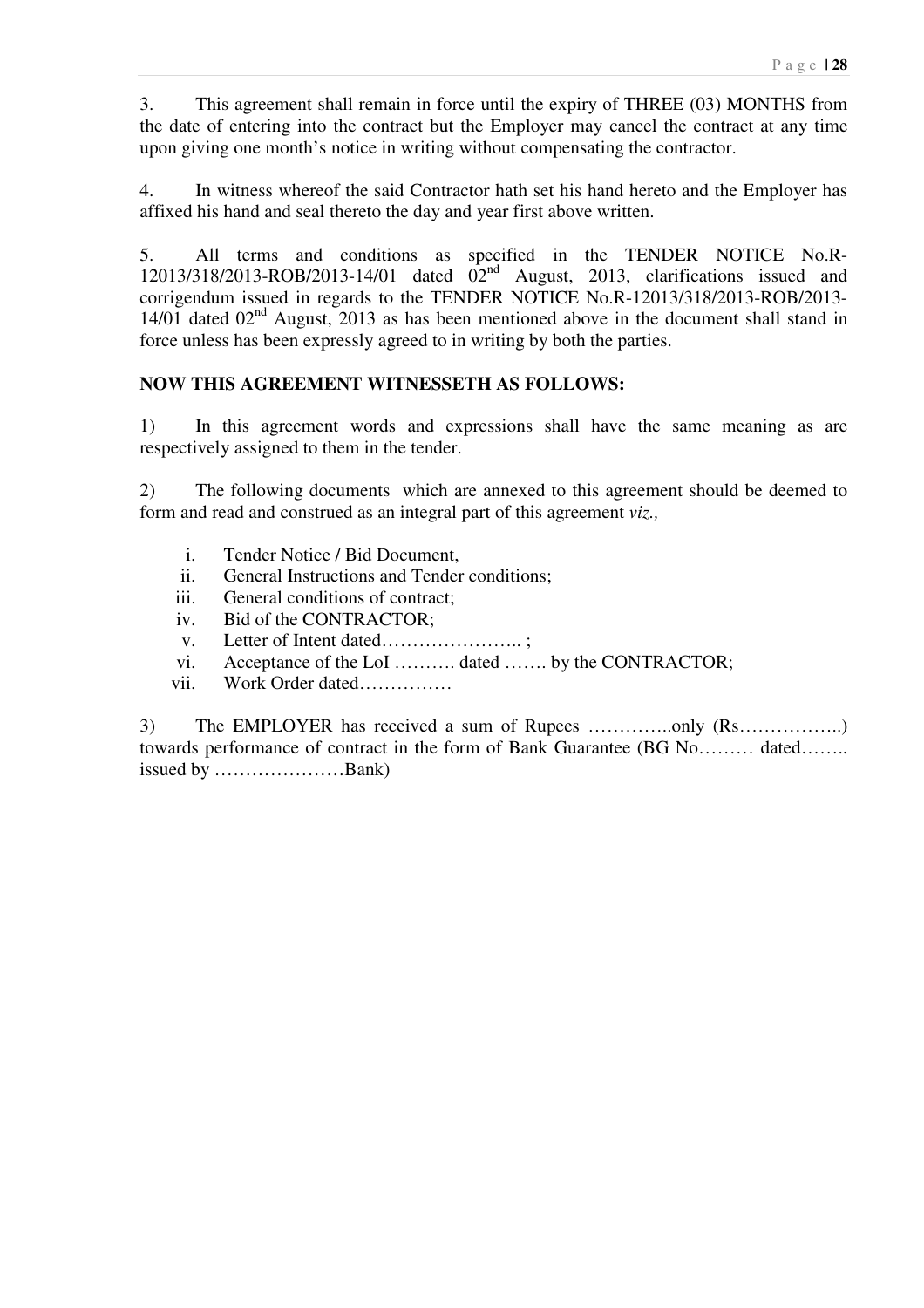**IN WITNESS WHEREOF,** the parties hereto have caused this Agreement to be executed in accordance with their respective laws as of the day and year first above written.

| Signed, Sealed and Delivered for and on<br>behalf of M/s. | Signed, Sealed and Delivered for and on<br>behalf of the President of India acting<br>through the Deputy Director General,<br>Unique Identification Authority of India,<br>Regional Office, Bangalore. |
|-----------------------------------------------------------|--------------------------------------------------------------------------------------------------------------------------------------------------------------------------------------------------------|
| Signed:                                                   | Signed:                                                                                                                                                                                                |
| Name:                                                     | Name:                                                                                                                                                                                                  |
| Designation:                                              | Designation:                                                                                                                                                                                           |
| Date:                                                     | Date:                                                                                                                                                                                                  |
| Place:                                                    | Place:                                                                                                                                                                                                 |

### **In the presence of**:

| Signed:      | Signed:      |
|--------------|--------------|
| Name:        | Name:        |
| Designation: | Designation: |
| Date:        | Date:        |
| Place:       | Place:       |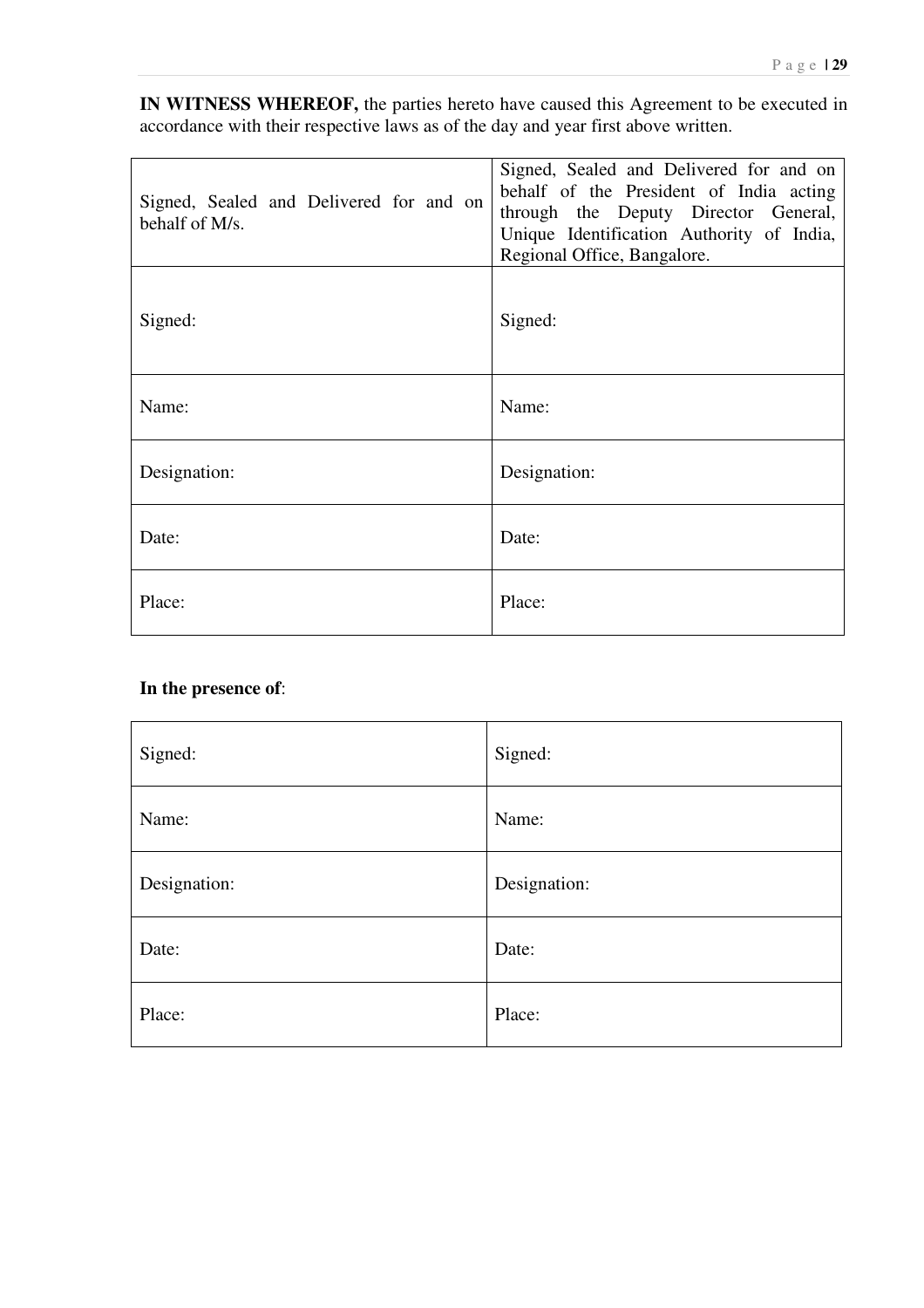### **Annexure B**

### **Format of Bank Guarantee**

\_\_\_\_\_\_\_\_\_\_\_\_\_\_\_\_\_\_\_\_\_\_\_\_\_\_\_\_\_\_\_\_\_\_

Dear Sirs,

| Guarantee No.                    |
|----------------------------------|
| <b>Amount of Guarantee</b>       |
| Guarantee cover from             |
| Last date for lodgement of claim |

|  |  |  | of _____________________________ (hereinafter referred to as 'the Beneficiary ') for an     |  |
|--|--|--|---------------------------------------------------------------------------------------------|--|
|  |  |  | amount not exceeding Rs.                                                                    |  |
|  |  |  |                                                                                             |  |
|  |  |  | request of ______________________________(hereinafter referred to as 'the Contractor/s').   |  |
|  |  |  | This Guarantee is issued subject to the condition that the liability of the Bank under this |  |
|  |  |  |                                                                                             |  |
|  |  |  | $(Rupees$ and the                                                                           |  |
|  |  |  | Guarantee shall remain in full force up to ____________________ (Date of expiry) and        |  |
|  |  |  | cannot be invoked otherwise than by a written demand or claim under this Guarantee served   |  |
|  |  |  |                                                                                             |  |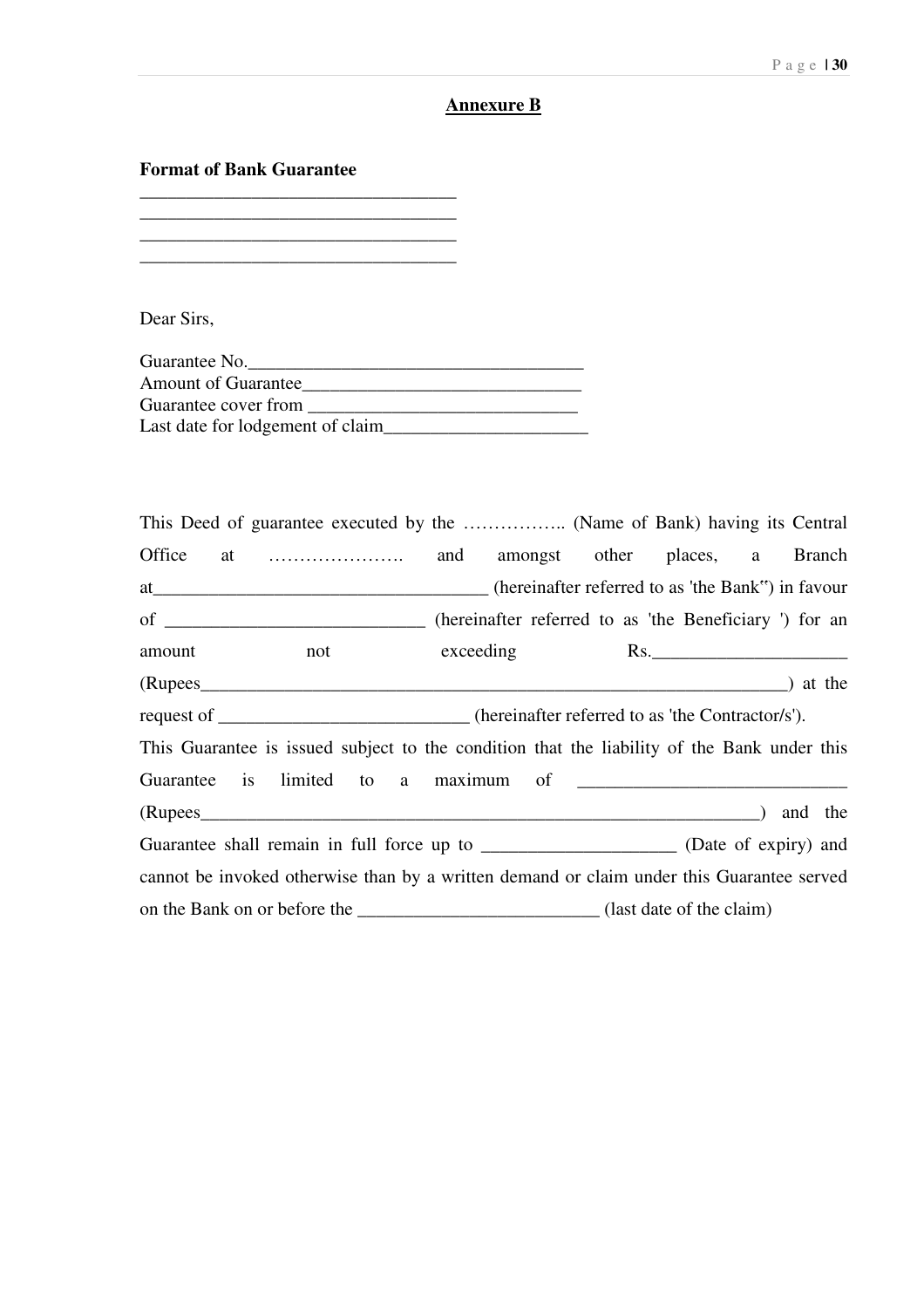(On a non-judicial stamp paper of appropriate value)

#### **BANK GUARANTEE FOR CONTRACT PERFORMANCE**

| Ref                              |  |
|----------------------------------|--|
| <b>Bank Guarantee No.</b>        |  |
| Date                             |  |
| <b>Amount of Guarantee</b>       |  |
| <b>Guarantee cover from</b>      |  |
| Last date for lodgement of claim |  |

**To** 

**The Deputy Director General, Unique Identification Authority of India, Regional Office, Bangalore, No.49, Khanija Bhavan, Race Course Road, BANGALORE - 560 001.** 

1. In consideration of the President of India, acting through the Deputy Director General, Unique Identification Authority of India, Regional Office, No.49, Khanija Bhavan, Race Course Road, Bangalore - 560 001 (hereinafter called "THE EMPLOYER", which expression shall unless repugnant to the context or meaning thereof include its successors, administrators, representatives and assignees, having awarded in favour of M/s ……………………………………………………….., hereinafter referred to as the CONTRACTOR, which expression shall unless repugnant to the context or meaning thereof include its successors, administrators, representatives and assignees, a contract for providing services relating to Enrichment of VTC (village, town, city) data for 3 districts including conducting field survey / studies and mapping of every location with latitude and longitude and location images hereinafter referred to as the "CONTRACT" for a contract price of Rs………………. on terms and conditions set out inter alia, in the EMPLOYER's Tender Notification No.R-12013/318/2013-ROB/2013-14/01 dated 02<sup>nd</sup> August, 2013 and the same having been unequivocally accepted by the CONTRACTOR and the CONTRACTOR having agreed to provide a Contract Performance Guarantee for the faithful performance of the entire "CONTRACT" including the warranty obligations / liabilities under the contract equivalent to 10% (ten *per cent*) of the said value of the Contract if any, to the EMPLOYER amounting to Rs………… (Rupees …………………………… only) as Contract Security in the form of a Bank Guarantee.

AND WHEREAS the CONTRACTOR has approached us, (Name of the issuing Bank) for providing the PERFORMANCE GUARANTEE, AND WHEREAS in consideration of the fact that the CONTRACTOR is our valued constituent and the fact that he has entered into the CONTRACT with you, WE (Name of the Bank) having our Registered Office at, and local office at \_\_\_\_\_\_\_\_, India have agreed to issue the PERFORMANCE GUARANTEE.

THEREFORE WE (Name of the issuing Bank) through our local office at \_\_\_\_\_\_\_\_\_ India furnish you the PERFORMANCE GUARANTEE in manner hereinafter contained and agree with you as follows: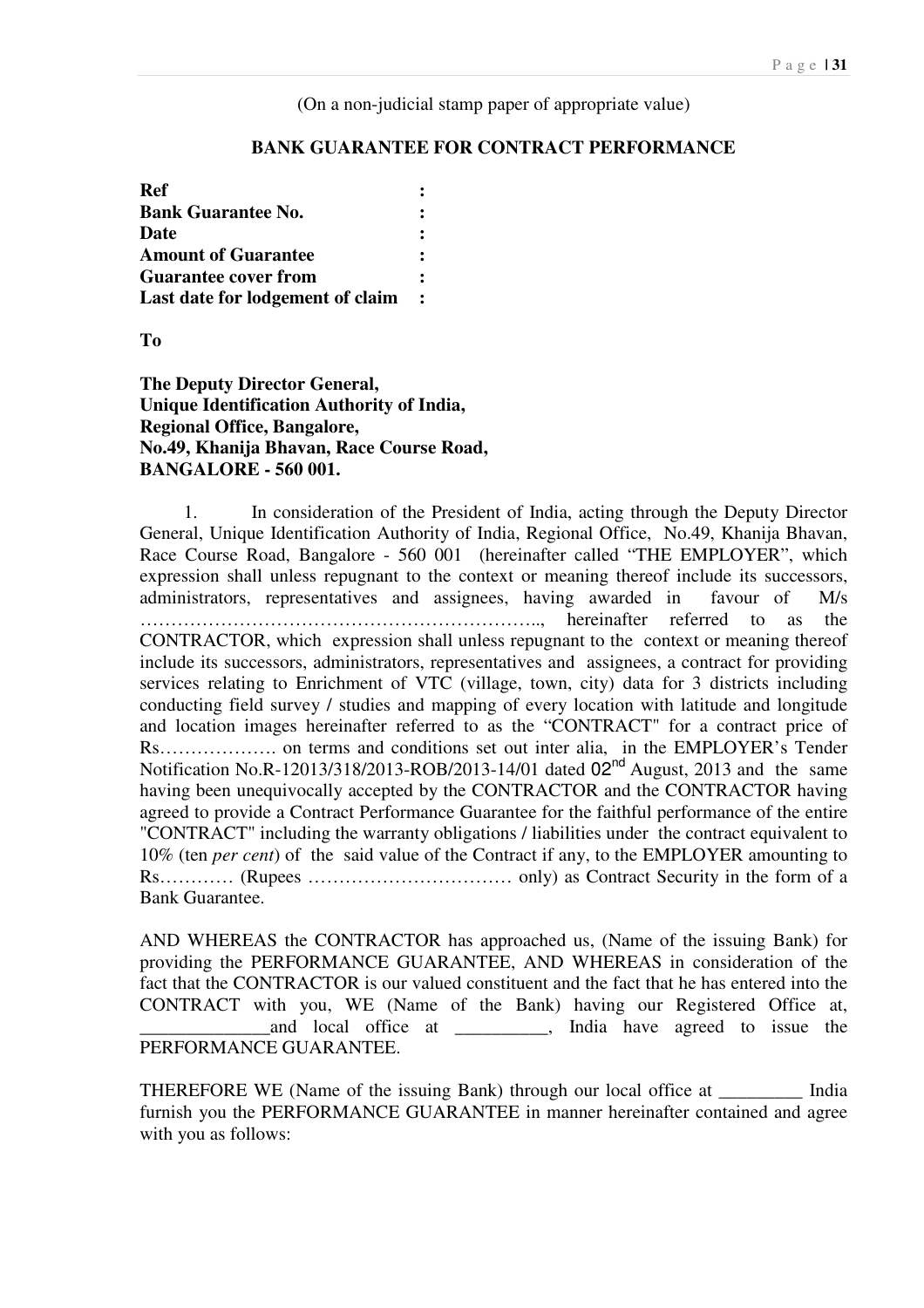We (Name of the issuing Bank), undertake to indemnify you and keep you indemnified from time to time to the extent of Rs……………………… (Rupees …………………. only) an amount equivalent to 10% (ten *per cent*) of the Contract Price against any loss or damage caused to or suffered by or that may be caused to or suffered by you on account of any breach or breaches on the part of the CONTRACTOR of any of the terms and conditions contained in the Contract and in the event of the CONTRACTOR default or defaults in carrying out any of the work or discharging any obligation in relation thereto under the CONTRACT or otherwise in the observance and performance of any of the terms and conditions relating thereto in accordance with the true intent and meaning thereof, we shall forthwith on demand pay to you such sum or sums not exceeding the sum of Rs…………………………. (Rupees ………………………… only) may be claimed by you on account of breach on the part of the CONTRACTOR of their obligations in terms of the CONTRACT.

Notwithstanding anything to the contrary we agree that your decision as to whether the CONTRACTOR has made any such default or defaults and the amount or amounts to which you are entitled by reasons thereof will be binding on us and we shall not be entitled to ask you to establish your claim or claims under Performance Guarantee but will pay the same forthwith on your demand without any protest or demur.

This Performance Guarantee shall continue and hold good until it is released by you on the application by the CONTRACTOR after expiry of the relative guarantee period of the Contract and after the CONTRACTOR had discharged all his obligations under the Contract and produced a certificate of due completion of the work under the Contract and submitted a "No Demand Certificate" provided always that the guarantee shall in no event remain in force after the day of ………………… without prejudice to your claim or claims arisen and demanded from or otherwise notified to us in writing before the expiry of three months from the said date which will be enforceable against us notwithstanding that the same is or are enforced after the said date.

Should it be necessary to extend Performance Guarantee on account of any reason whatsoever, we undertake to extend the period of Performance Guarantee on your request under intimation to the CONTRACTOR till such time as may be required by you. Your decision in this respect shall be final and binding on us.

You will have the fullest liberty without affecting Performance Guarantee from time to time to vary any of the terms and conditions of the Contract or extend the time of performance of the Contract or to postpone any time or from time to time any of your rights or powers against the CONTRACTOR and either to enforce or forbear to enforce any of the terms and conditions of the Contract and we shall not be released from our liability under Performance Guarantee by the exercise of your liberty with reference to matters aforesaid or by reason of any time being given to the CONTRACTOR or any other forbearance, act, or omission on your part of or any indulgence by you to the CONTRACTOR or by any variation or modification of the Contract or any other act, matter or things whatsoever which under law relating to sureties, would but for the provisions hereof have the effect of so releasing us from our liability hereunder provided always that nothing herein contained will enlarge our liability hereunder beyond the limit of Rs………………… (Rupees …………………….. only) as aforesaid or extend the period of the guarantee beyond the said day of ……………………. unless expressly agreed to by us in writing.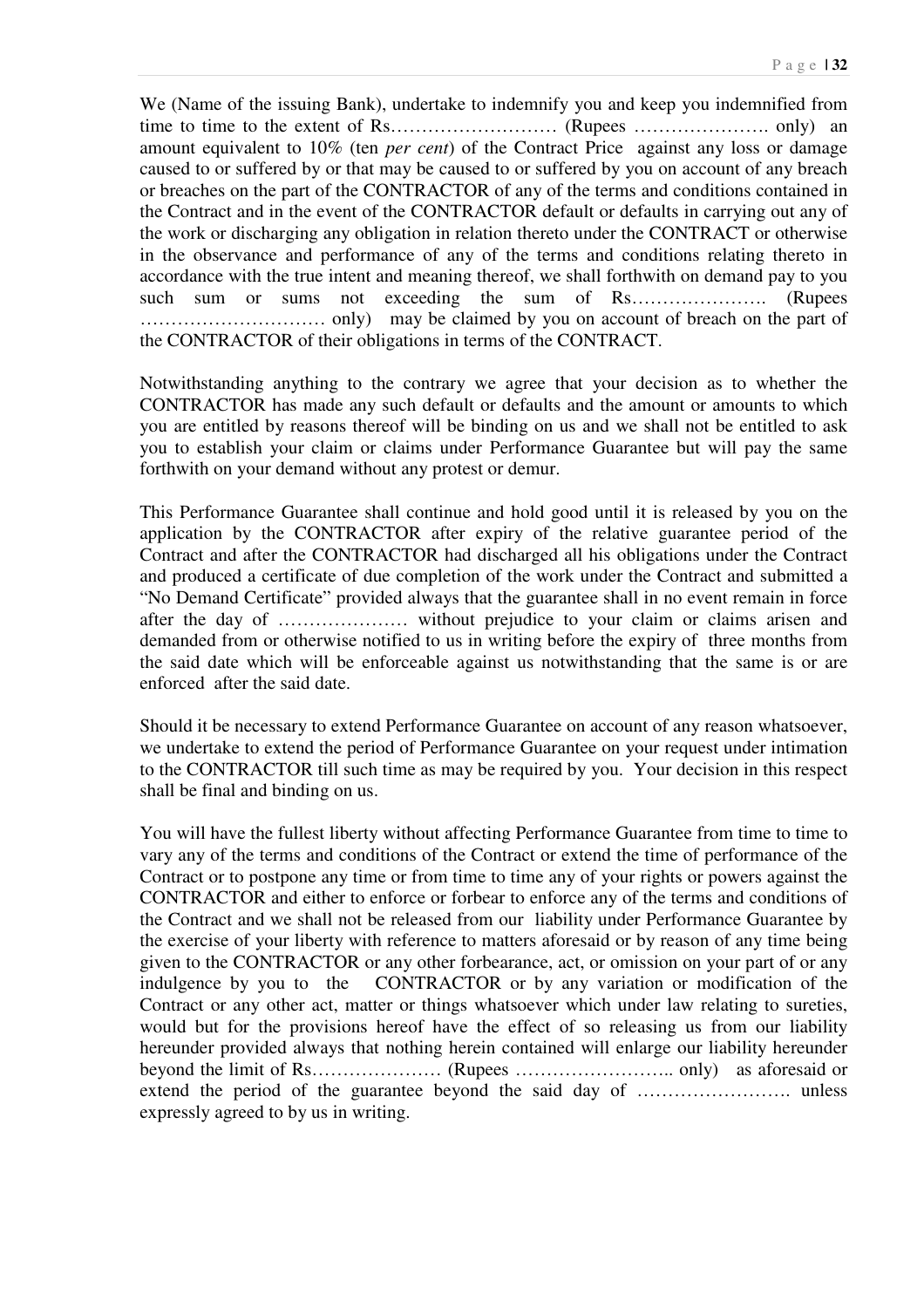The Performance Guarantee shall not in any way be affected by your taking or giving up any securities from the CONTRACTOR or any other person, firm or company on its behalf or by the winding up, dissolution, insolvency or death as the case may be of the CONTRACTOR.

In order to give full effect to the guarantee herein contained, you shall be entitled to act as if we were your principal debtors notwithstanding any other security or guarantee that it may have in relation to the CONTRACTOR`s liabilities, in respect of all your claims against the CONTRACTOR hereby guaranteed by us as aforesaid and we hereby expressly waive all our rights of surety ship and other rights, if any, which are in any way inconsistent with any of the provisions of Performance Guarantee.

Subject to the maximum limit of our liability as aforesaid, Performance Guarantee will cover all your claim or claims against the CONTRACTOR from time to time arising out of or in relation to the Contract and in respect of which your claim in writing is lodged on us before expiry of three months from the date of expiry of Performance Guarantee.

Any notice by way of demand or otherwise hereunder may be sent by special courier, telex, fax or registered post to our local address as aforesaid and if sent by post it shall be deemed to have been given when the same has been posted.

The Performance Guarantee and the powers and provisions herein contained are in addition to and not by way of limitation of or substitution for any other guarantee or guarantees heretofore given to you by us (whether jointly with others or alone) and now existing uncancelled and that Performance Guarantee is not intended to and shall not revoke or limit such guarantee or guarantees.

The Performance Guarantee shall not be affected by any change in the constitution of the CONTRACTOR or us nor shall it be affected by any change in your constitution or by any amalgamation or absorption thereof or therewith but will endure to the benefit of and be available to and be enforceable by the absorbing or amalgamated company or concern.

The Performance Guarantee shall come into force from the date of its execution and shall not be revoked by us any time during its currency without your previous consent in writing.

We further agree and undertake to pay you the amount demanded by you in writing irrespective of any dispute or controversy between you and the CONTRACTOR.

Notwithstanding anything contained herein:

i. Our liability under this guarantee shall not exceed of Rs…………………. (Rupees ……………… only);

ii. This guarantee shall be valid up ……………….. and;

iii. We are liable to pay the guaranteed amount or any part thereof under this guarantee only and only if you serve upon us a written claim or demand on or before ...............................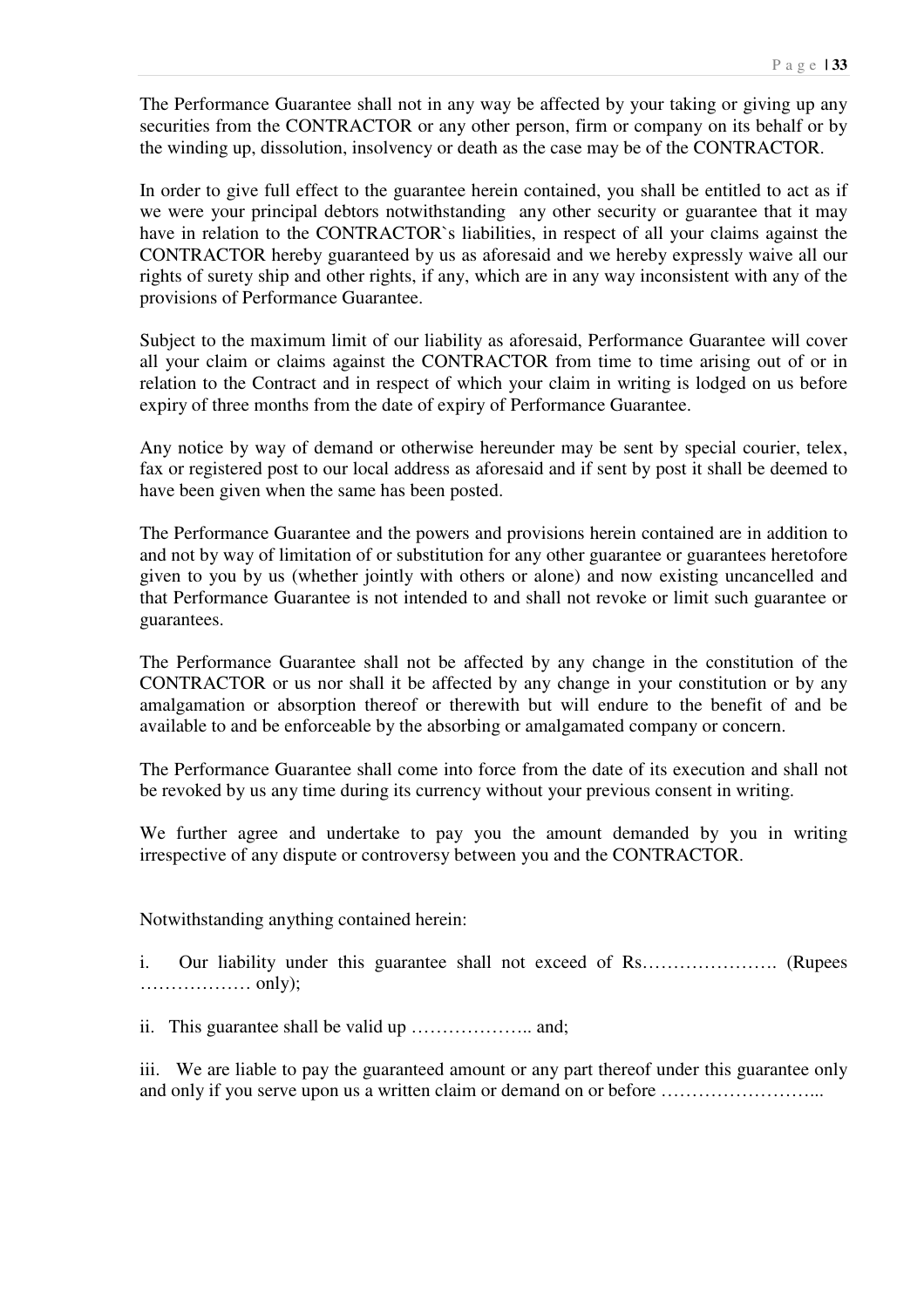We have the power to issue Performance Guarantee in your favour under the Memorandum and Articles of Association of our Bank and the undersigned has full power to execute Performance Guarantee under the Power of Attorney to him by the Bank.

Dated this \_\_\_\_\_\_\_\_\_\_\_\_\_\_\_\_ day of \_\_\_\_\_\_\_\_\_\_\_\_\_\_\_\_\_\_\_ 2013. For and on behalf of SIGNATURE \_\_\_\_\_\_\_\_\_\_\_\_\_\_\_\_\_\_\_\_\_ BRANCH MANAGER BANK'S COMMON SEAL ADDRESS: PLACE: DATE: WITNESSES:

2. (Signature with name in Block letters and with designation and Staff Code No.)

<sup>1. (</sup>Signature with name in Block letters and with designation and Staff Code No.)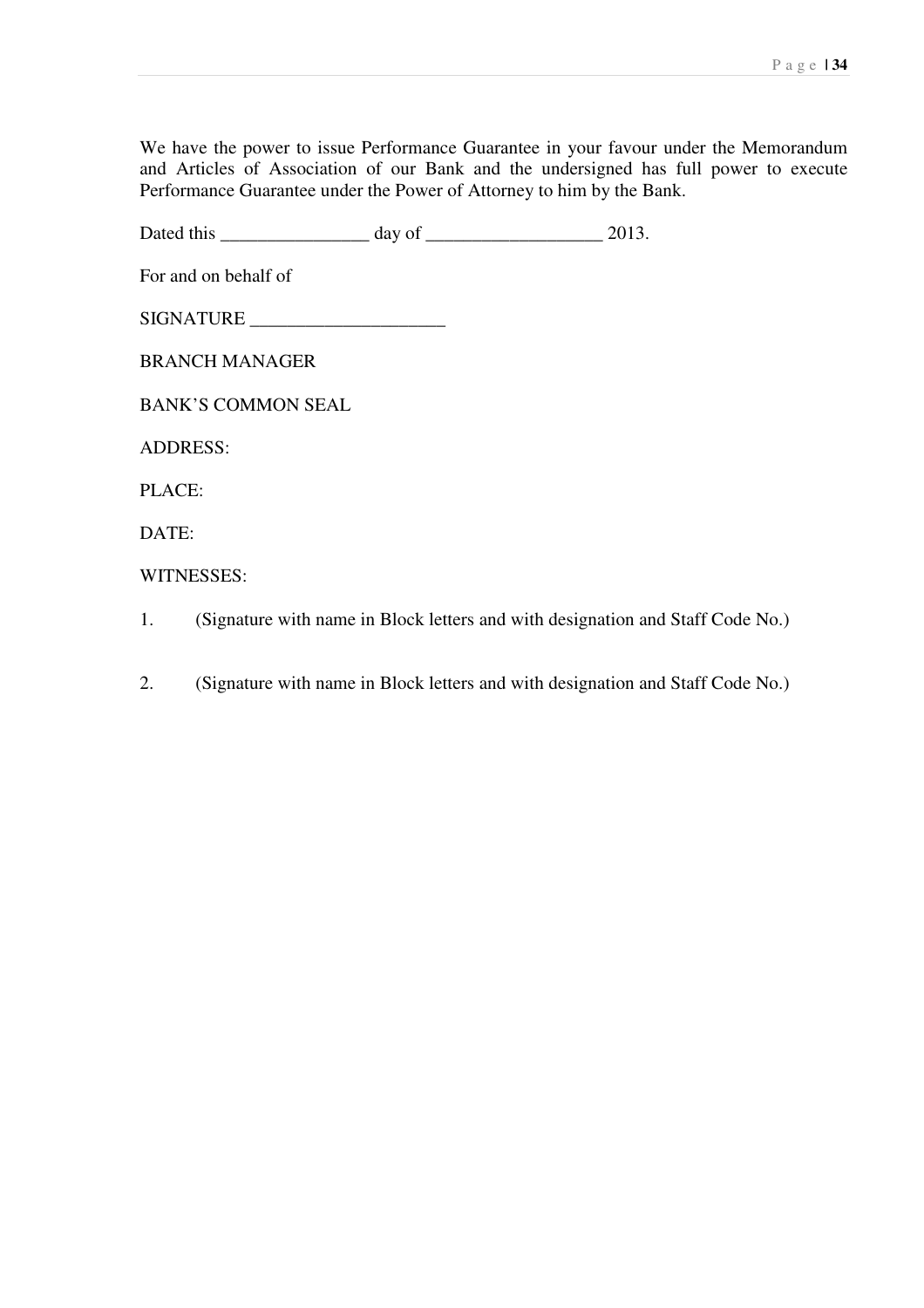### **Annexure C**

#### **FORM OF NON-DISCLOSURE AGREEMENT:**

#### **NON-DISCLOSURE AGREEMENT**

THIS NON-DISCLOSURE AGREEMENT ("Agreement") is entered into on the …………. day of the month of ………….., 2013, between **THE PRESIDENT OF INDIA ACTING THROUGH THE DEPUTY DIRECTOR GENERAL, UNIQUE IDENTIFICATION AUTHORITY OF INDIA, REGIONAL OFFICE, 3rd Floor,** Khanija Bhavan, South Wing, #49, Race Course Road, Bangalore – 560 001, (hereinafter called the "DISCLOSING PARTY") which expression shall unless repugnant to the context or meaning thereof, mean, include and be deemed to include its successors, administrators, authorized representatives and permitted assignees of the one part

#### AND

M/S ……………………. (hereinafter called the "RECEIVING PARTY") which expression shall unless repugnant to the context or meaning thereof, mean, include and be deemed to include its successors, administrators, authorized representatives and permitted assignees, of the other part.

**WHEREAS** the DISCLOSING PARTY invited tenders for providing services relating to Enrichment of VTC (village, town, city) data for 3 districts including conducting field survey / studies and mapping of every location with latitude and longitude and location images (hereinafter called the "Services") and whereas the said RECEIVING PARTY, having represented to the Employer that it has the required professional skills, and personnel and technical resources and submitted tender for the said work. Whereas such tender has been accepted and in connection with the execution of the said work, confidential information of the DISCLOSING PARTY may become available to the RECEIVING PARTY.

WHEREAS, the DISCLOSING PARTY desires to prevent the unauthorized use and disclosure of its confidential information and the RECEIVING PARTY agrees to prevent such unauthorized use.

NOW THEREFORE, in consideration of these premises and for other good and valuable consideration, receipt of which is hereby acknowledged, both the parties agree as follows:

I. **"Confidential Information":** For purposes of this Agreement, Confidential Information shall mean data available in the UIDAI Aadhaar enrolment client software (pin code master data and all other information which may be disclosed by one Party or to which the other Party may be provided access by the disclosing Party or others in accordance with this Agreement, or which is generated as a result of, incidental to or in connection with the execution of the work, which is not generally available to the public.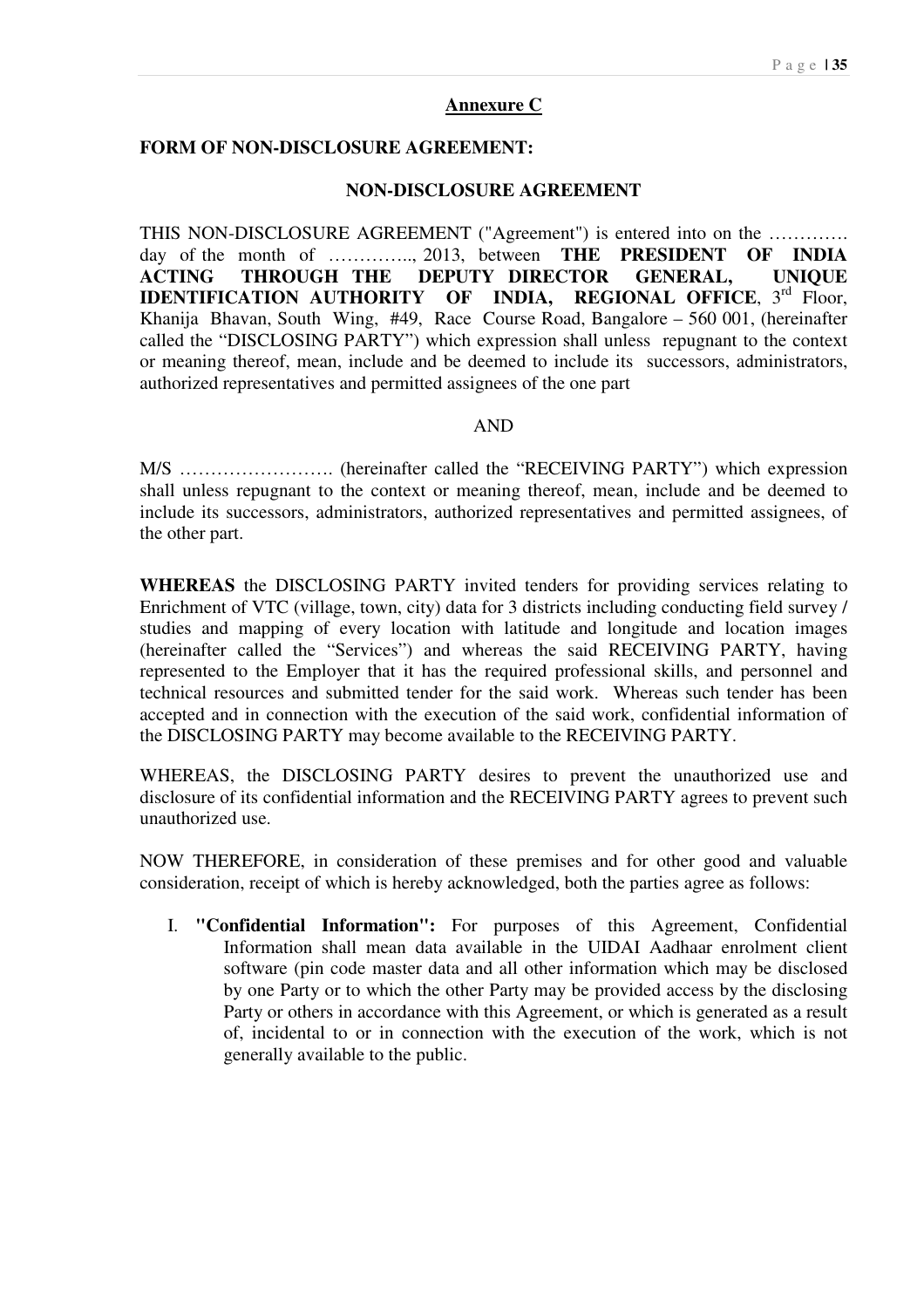- II. **Non-disclosure Obligations:** The Receiving Party promises and agrees to receive and hold the Confidential Information in confidence. Without limiting the generality of the foregoing, the Receiving Party further promises and agrees:
	- A. to protect and safeguard the confidential information against unauthorized use, publication or disclosure;
	- B. not to use any of the confidential information except for the execution of the work.
	- C. not to, directly or indirectly, in any way, reveal, report, publish, disclose, transfer or otherwise use any of the confidential information.
	- D. to restrict access to the confidential information to those of its officers, directors, and employees who clearly need such access to carry out the work.
	- E. to advise each of the persons to whom it provides access to any of the confidential information, that such persons are strictly prohibited from making any use, publishing or otherwise disclosing to others, or permitting others to use for their benefit or to the detriment of the disclosing party, any of the confidential information, and, upon request of the disclosing party, to provide the disclosing party with a copy of a written agreement to that effect signed by such persons.
	- F. to comply with any other reasonable security measures requested in writing by the disclosing party.
	- G. to refrain from directly contacting or communicating by whatsoever means to the source(s) of information.
	- H. to undertake not to disclose any names and their particulars to third parties.
- III. **Return of Confidential Information:** The Receiving Party agrees, upon termination of the Services or upon the written request of the other Party, whichever is earlier, to promptly deliver to the other Party all records, notes, and other written, printed, or tangible materials in the possession of the Receiving Party, embodying or pertaining to the confidential information.
- IV. **No Right to Confidential Information:** The receiving party hereby agrees and acknowledges that no permission, either express or implied, is hereby granted to the receiving party by the other Party to use any of the confidential information.
- V. **Losses:** The Receiving Party agrees to indemnify the other Party against any and all losses, damages, claims, or expenses incurred or suffered by the other Party as a result of the Receiving Party's breach of this Agreement.
- VI. **Communication:** The two parties agree that the communication between the parties is considered delivered and reached other party if transmitted by fax or electronic means with proof of sending machine. The date of receiving the messages, notices or letters is the date of sending authenticated by the sending machine. All notices under this Agreement shall be deemed to have been duly given upon the mailing of the notice, postpaid to the addresses listed above, or upon the facsimile transmission, to the party entitled to such notice at the facsimile number set forth below.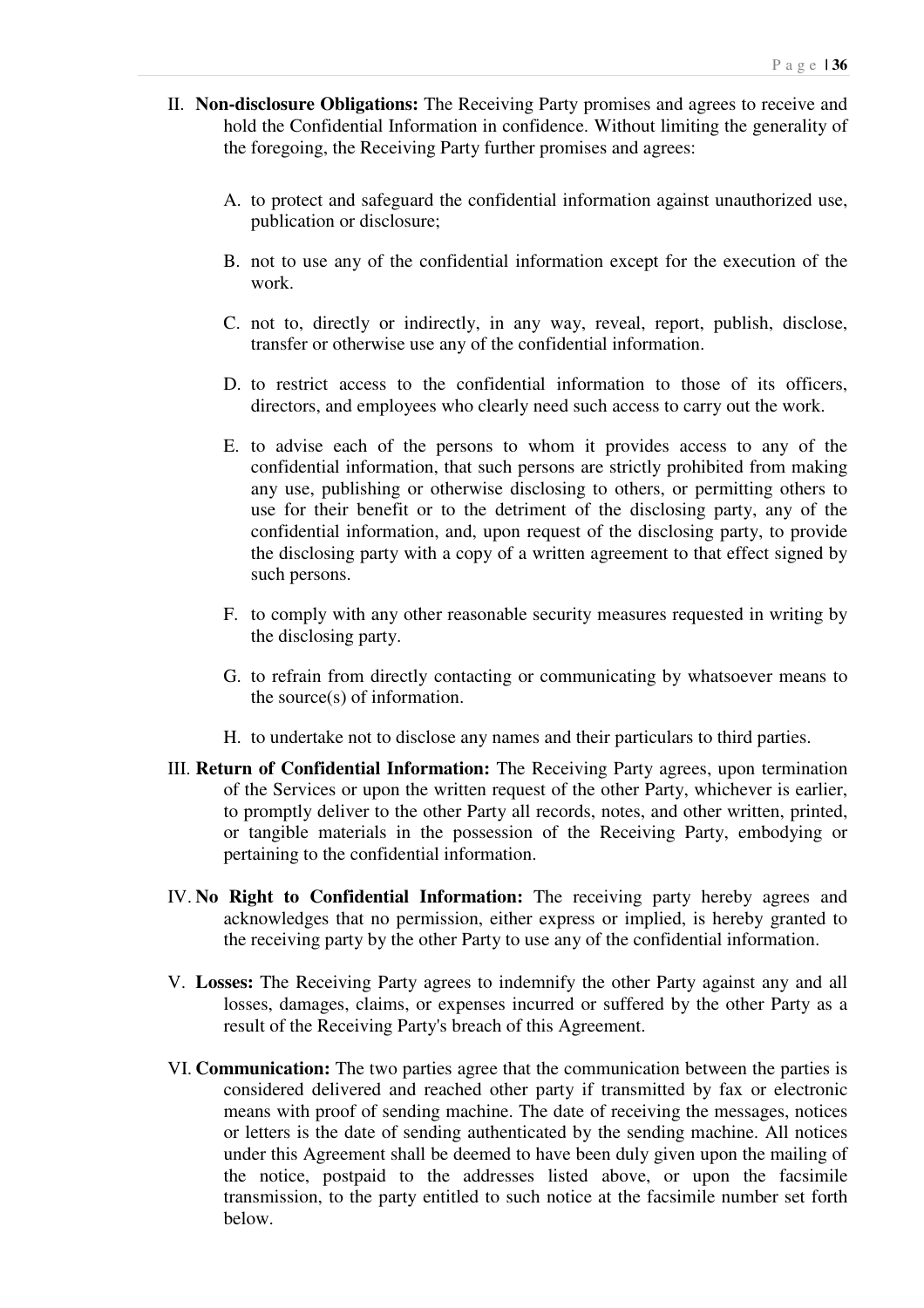- VII. **Term and Termination**: This Agreement shall commence on the date first written above. the receiving party's right to use the confidential information in connection with the execution of work shall continue in effect until the period of one year from the date above or the other party provides the receiving party with written notice of termination of such right, whichever is earlier.
- VIII. **Remedies:** The receiving party understands and acknowledges that any disclosure or misappropriation of any of the confidential information in violation of this agreement may cause the disclosing party irreparable harm, the amount of which may be difficult to ascertain and, therefore, agrees that the disclosing party shall have the right to apply to a court of competent jurisdiction for an order restraining any such further disclosure or misappropriation and for such other relief as the disclosing party shall deem appropriate. Such right of the disclosing party shall be in addition to remedies otherwise available to the disclosing party at law or in equity.
- IX. **Entire Agreement**: This Agreement embodies the entire understanding between the parties respecting the subject matter of this agreement and supersedes any and all prior negotiations, correspondence, understandings and agreements between the parties respecting the subject matter of this agreement. This agreement shall not be modified except by a writing duly executed on behalf of the party against whom such modification is sought to be enforced. Should any provisions of this agreement be found unenforceable, the remainder shall still be in effect.
- X. **No Waiver:** The failure of either party to require performance by the other party of any provision of this agreement shall in no way effect the full right to require such performance at any time thereafter.
- XI. **Successors and Assigns:** neither shall any party have any right to assign its rights under this agreement, whether expressly or by operation of law, without the written consent of the other party. This agreement and the party's obligations hereunder shall be binding on their representatives, permitted assigns, and successors of the parties and shall ensure to the benefit of representatives, assigns and successors of the parties.
- XII. **Governing Law**: This agreement shall be governed by and construed in accordance with the laws of India.
- XIII. **Attorneys' Fees**: If any action at law or in equity is brought to enforce or interpret the provisions of this Agreement, the prevailing party in such action shall be entitled to attorneys' fees.
- XIV. **Modification:** This Agreement constitutes the sole understanding of the parties about this subject matter and may not be amended or modified except in writing signed by each of the parties to the Agreement.